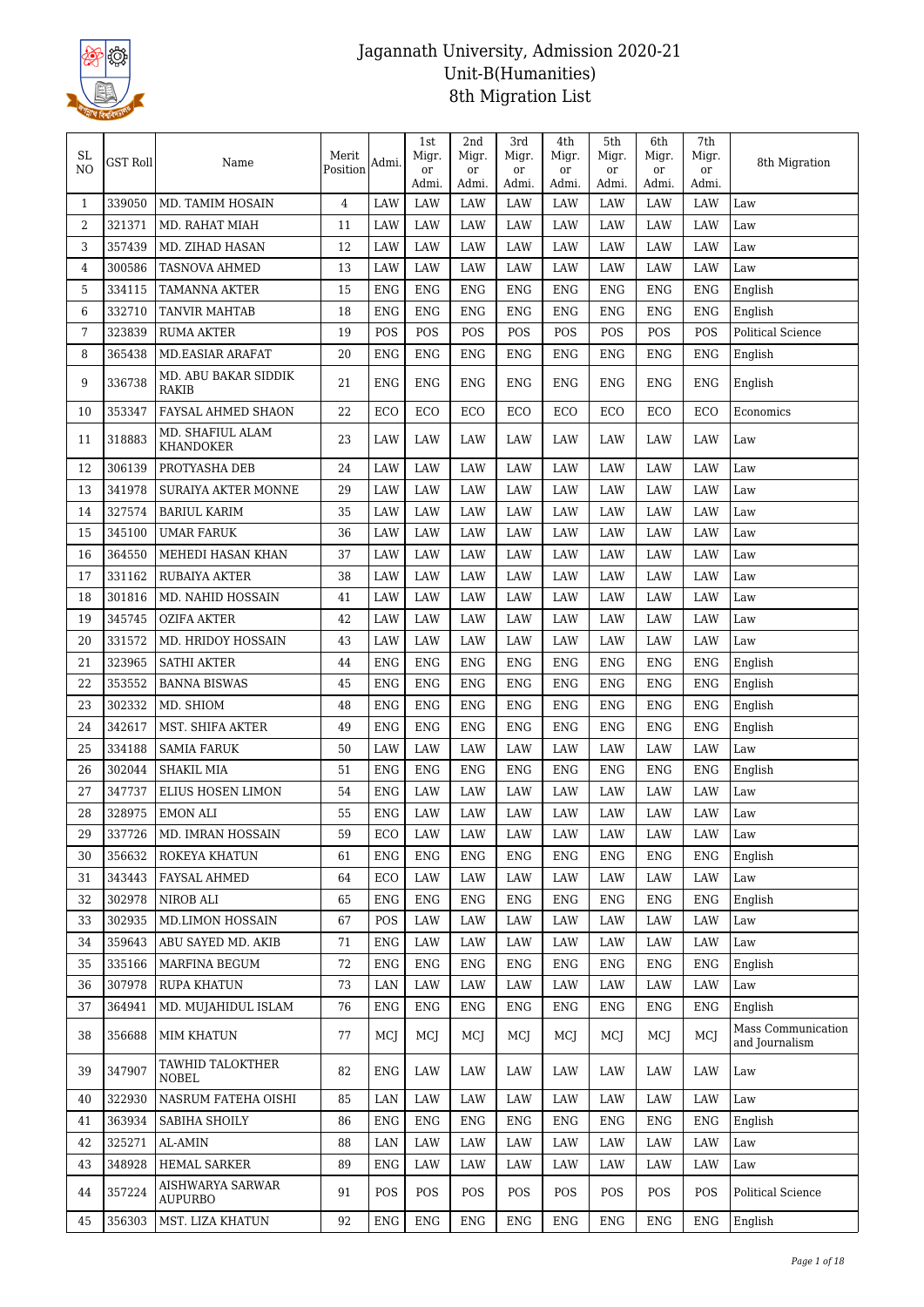

| 46 | 335916 | MUHAMMAD MAHAMUDUL<br><b>HASAN</b> | 94  | <b>ENG</b> | <b>ENG</b> | <b>ENG</b> | ENG        | <b>ENG</b> | <b>ENG</b> | <b>ENG</b> | ENG        | English                    |
|----|--------|------------------------------------|-----|------------|------------|------------|------------|------------|------------|------------|------------|----------------------------|
| 47 | 325289 | MD. ASHRAFUL ISLAM                 | 96  | LAN        | LAW        | LAW        | LAW        | LAW        | LAW        | LAW        | LAW        | Law                        |
| 48 | 360882 | MST. TASMIA AKTER NORY             | 97  | POS        | POS        | POS        | POS        | POS        | POS        | POS        | POS        | <b>Political Science</b>   |
| 49 | 346812 | <b>JUI AKTER</b>                   | 98  | <b>ENG</b> | LAW        | LAW        | LAW        | <b>LAW</b> | LAW        | <b>LAW</b> | LAW        | Law                        |
| 50 | 326952 | ARJUMA KHATUN                      | 99  | LAN        | LAW        | LAW        | LAW        | LAW        | LAW        | LAW        | LAW        | Law                        |
| 51 | 300292 | SADIA KARIM MITU                   | 101 | ECO        | ECO        | ECO        | ECO        | ECO        | ECO        | ECO        | ECO        | Economics                  |
| 52 | 322698 | MD. TAUHID SARKER<br><b>TANJIL</b> | 102 | LAN        | LAN        | LAN        | LAN        | LAN        | LAN        | LAN        | LAN        | Law                        |
| 53 | 340535 | ERTIZA ARAFAT RAFID                | 103 | LAN        | LAN        | LAN        | LAN        | LAN        | LAN        | LAN        | LAN        | Land Management<br>and Law |
| 54 | 360776 | SAHZAHAN KHAN                      | 105 | LAN        | LAN        | LAN        | LAN        | LAN        | LAN        | LAN        | LAN        | Land Management<br>and Law |
| 55 | 331511 | <b>ABU NAYEEM</b>                  | 106 | ECO        | ECO        | ECO        | ECO        | ECO        | <b>ECO</b> | ECO        | ECO        | Economics                  |
| 56 | 318208 | MD. WAKE BUL HAQUE                 | 107 | LAN        | LAN        | LAN        | LAN        | LAN        | LAN        | LAN        | LAN        | Land Management<br>and Law |
| 57 | 350695 | MOSAMMAT SUMAYA<br><b>AKTER</b>    | 109 | LAN        | LAN        | LAN        | LAN        | LAN        | LAN        | LAN        | LAN        | Land Management<br>and Law |
| 58 | 325077 | MD. MUJTAHID HASSAN<br>RAFI        | 113 | LAN        | LAN        | LAN        | LAN        | LAN        | LAN        | LAN        | LAN        | Land Management<br>and Law |
| 59 | 351738 | SAJEDUL KARIM                      | 114 | LAN        | LAN        | LAN        | LAN        | LAN        | LAN        | LAN        | LAN        | Land Management<br>and Law |
| 60 | 357704 | MD. NAIM BABU                      | 123 | POS        | <b>ENG</b> | <b>ENG</b> | <b>ENG</b> | <b>ENG</b> | <b>ENG</b> | <b>ENG</b> | <b>ENG</b> | English                    |
| 61 | 303005 | MD. RIDOY HOSSAIN                  | 124 | LAN        | LAN        | LAN        | LAN        | LAN        | LAN        | LAN        | LAN        | Land Management<br>and Law |
| 62 | 320527 | NASIMA AKTER MIM                   | 125 | LAN        | LAN        | LAN        | LAN        | LAN        | LAN        | LAN        | LAN        | Land Management<br>and Law |
| 63 | 319664 | <b>SHOHEL RANA</b>                 | 130 | LAN        | LAN        | LAN        | LAN        | LAN        | LAN        | LAN        | LAN        | Land Management<br>and Law |
| 64 | 309602 | MD. SHOHAEB HASAN                  | 132 | POS        | <b>ENG</b> | <b>ENG</b> | <b>ENG</b> | <b>ENG</b> | <b>ENG</b> | <b>ENG</b> | <b>ENG</b> | English                    |
| 65 | 333902 | LAJULY ISLAM                       | 133 | ECO        | ECO        | ECO        | ECO        | ECO        | ECO        | ECO        | ECO        | Economics                  |
| 66 | 334437 | ISRAT JAHAN JOTHI                  | 135 | LAN        | LAN        | LAN        | LAN        | LAN        | LAN        | LAN        | LAN        | Land Management<br>and Law |
| 67 | 300944 | <b>SUNZIDA AKTER</b>               | 136 | LAN        | LAN        | LAN        | LAN        | LAN        | LAN        | LAN        | LAN        | Land Management<br>and Law |
| 68 | 357922 | MD. SHAKURUL ISLAM<br><b>RONI</b>  | 137 | <b>BAN</b> | <b>ENG</b> | <b>ENG</b> | <b>ENG</b> | <b>ENG</b> | <b>ENG</b> | <b>ENG</b> | <b>ENG</b> | English                    |
| 69 | 320336 | MST. AFIATUN NAZIRA                | 138 | ECO        | ECO        | ECO        | ECO        | ECO        | ECO        | ECO        | ECO        | Economics                  |
| 70 | 308875 | MD. SHEMUL MORAL                   | 139 | ECO        | ECO        | ECO        | ECO        | ECO        | ECO        | ECO        | ECO        | Economics                  |
| 71 | 327529 | <b>ANOWAR HOSEN</b>                | 142 | POS        | <b>ENG</b> | <b>ENG</b> | <b>ENG</b> | <b>ENG</b> | <b>ENG</b> | <b>ENG</b> | <b>ENG</b> | English                    |
| 72 | 357958 | <b>ESHATUR RODIA</b>               | 144 | ECO        | <b>ENG</b> | <b>ENG</b> | <b>ENG</b> | <b>ENG</b> | <b>ENG</b> | <b>ENG</b> | <b>ENG</b> | English                    |
| 73 | 331534 | MD ABDULLAH AL NOMAN               | 145 | LAN        | LAN        | LAN        | LAN        | LAN        | LAN        | LAN        | LAN        | Land Management<br>and Law |
| 74 | 325178 | MD. SOUROV                         | 147 | PAd        | <b>ENG</b> | <b>ENG</b> | <b>ENG</b> | ENG        | <b>ENG</b> | ENG        | <b>ENG</b> | English                    |
| 75 | 338209 | SHAMIM                             | 148 | LAN        | LAN        | LAN        | LAN        | LAN        | LAN        | LAN        | LAN        | Land Management<br>and Law |
| 76 | 338452 | MD. NAZIM UDDIN                    | 149 | POS        | POS        | POS        | POS        | POS        | POS        | POS        | POS        | Political Science          |
| 77 | 350866 | BIJOYA MOJUMDER                    | 151 | LAN        | LAN        | LAN        | LAN        | LAN        | LAN        | LAN        | LAN        | Land Management<br>and Law |
| 78 | 336059 | MAHMUD HASAN                       | 154 | ECO        | ECO        | ECO        | ECO        | ECO        | ECO        | ECO        | ECO        | Economics                  |
| 79 | 334097 | MOURI HAQUE DOLA                   | 156 | <b>BAN</b> | <b>ENG</b> | <b>ENG</b> | <b>ENG</b> | <b>ENG</b> | <b>ENG</b> | <b>ENG</b> | <b>ENG</b> | English                    |
| 80 | 303127 | MD. ABDULLAH                       | 159 | ECO        | ECO        | ECO        | ECO        | ECO        | ECO        | ECO        | ECO        | Economics                  |
| 81 | 347508 | MD. ARIFUL ISLAM                   | 161 | LAN        | <b>ENG</b> | <b>ENG</b> | <b>ENG</b> | <b>ENG</b> | <b>ENG</b> | ENG        | <b>ENG</b> | English                    |
| 82 | 346118 | MARJIA JINAT                       | 165 | LAN        | <b>ENG</b> | <b>ENG</b> | ENG        | <b>ENG</b> | <b>ENG</b> | <b>ENG</b> | <b>ENG</b> | English                    |
| 83 | 352774 | TOHURA ANJUM                       | 168 | <b>SOC</b> | LAN        | LAN        | LAN        | LAN        | LAN        | LAN        | LAN        | Land Management<br>and Law |
| 84 | 352118 | <b>ASIFUL ISLAM</b>                | 171 | ECO        | LAN        | LAN        | LAN        | LAN        | LAN        | LAN        | LAN        | Land Management<br>and Law |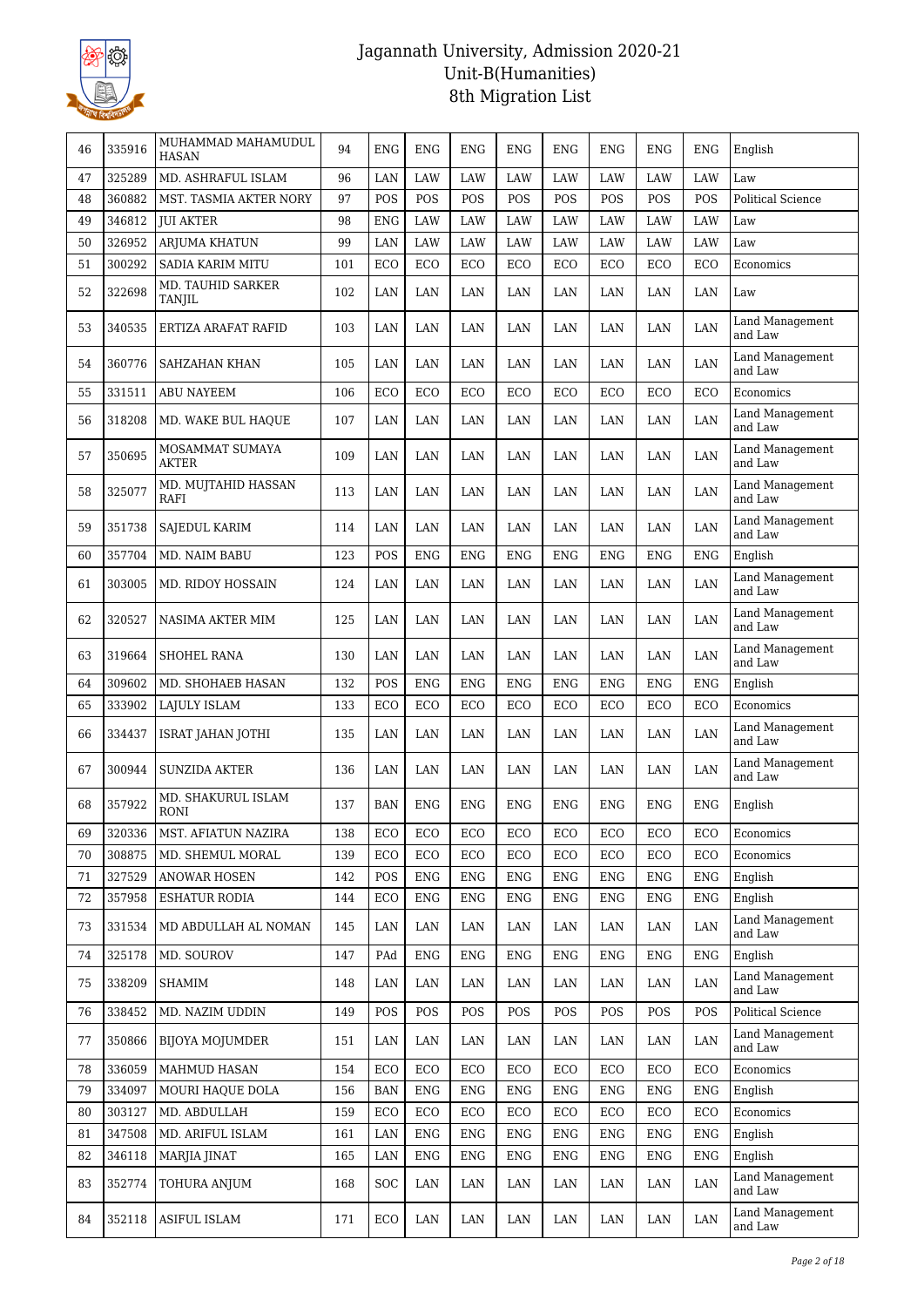

| 85  | 325912 | <b>FARHANA JESMINE</b>                   | 172 | ECO        | ECO        | ECO        | ECO        | ECO        | ECO        | ECO        | ECO        | Economics                            |
|-----|--------|------------------------------------------|-----|------------|------------|------------|------------|------------|------------|------------|------------|--------------------------------------|
| 86  | 331332 | KH.SADIA SULTANA                         | 173 | ECO        | LAN        | LAN        | LAN        | LAN        | LAN        | LAN        | LAN        | <b>Land Management</b><br>and Law    |
| 87  | 334059 | AYESHA SEDDIKA                           | 174 | POS        | POS        | POS        | POS        | POS        | POS        | POS        | POS        | <b>Political Science</b>             |
| 88  | 324819 | <b>JAKARIA RAHMAN</b>                    | 175 | ECO        | ECO        | ECO        | ECO        | ECO        | ECO        | ECO        | ECO        | Economics                            |
| 89  | 301780 | <b>MST. RUMA KHATUN</b>                  | 182 | SOC        | <b>ENG</b> | <b>ENG</b> | <b>ENG</b> | <b>ENG</b> | <b>ENG</b> | <b>ENG</b> | <b>ENG</b> | English                              |
| 90  | 334007 | FARIA AFZAL EVA                          | 183 | MCJ        | ECO        | ECO        | ECO        | ECO        | ECO        | ECO        | ECO        | Economics                            |
| 91  | 337755 | NISHAD HASAN                             | 185 | POS        | ECO        | ECO        | ECO        | ECO        | ECO        | ECO        | ECO        | Economics                            |
| 92  | 331598 | SHAKIB AL HASAN                          | 187 | <b>BAN</b> | LAN        | LAN        | LAN        | LAN        | LAN        | LAN        | LAN        | Land Management<br>and Law           |
| 93  | 300402 | FATIMA KHATUN                            | 188 | <b>BAN</b> | <b>ENG</b> | <b>ENG</b> | <b>ENG</b> | <b>ENG</b> | <b>ENG</b> | <b>ENG</b> | <b>ENG</b> | English                              |
| 94  | 360567 | MD. LEON SARKAR                          | 191 | SOC        | <b>ENG</b> | <b>ENG</b> | <b>ENG</b> | <b>ENG</b> | <b>ENG</b> | <b>ENG</b> | <b>ENG</b> | English                              |
| 95  | 313933 | <b>MAHIMUNA AKTER</b><br><b>MOONMOON</b> | 192 | POS        | POS        | POS        | POS        | POS        | POS        | POS        | POS        | <b>Political Science</b>             |
| 96  | 357762 | HABIB MOHAMAD FARUK<br><b>AZAM</b>       | 201 | PAd        | LAN        | LAN        | LAN        | LAN        | LAN        | LAN        | LAN        | <b>Land Management</b><br>and Law    |
| 97  | 361044 | MD. PORAN MONDOL                         | 204 | POS        | <b>ENG</b> | ENG        | <b>ENG</b> | <b>ENG</b> | <b>ENG</b> | <b>ENG</b> | <b>ENG</b> | English                              |
| 98  | 350893 | MD. TAFHIMUR RAHMAN<br><b>KHAN</b>       | 206 | PAd        | LAN        | LAN        | LAN        | LAN        | LAN        | LAN        | LAN        | Land Management<br>and Law           |
| 99  | 334026 | FARIDA SULTANA PREITY                    | 208 | PAd        | <b>ENG</b> | <b>ENG</b> | <b>ENG</b> | <b>ENG</b> | <b>ENG</b> | <b>ENG</b> | <b>ENG</b> | English                              |
| 100 | 317588 | MD. JAHID HOSEN                          | 210 | POS        | POS        | POS        | POS        | POS        | POS        | POS        | POS        | <b>Political Science</b>             |
| 101 | 323961 | <b>ESRAT JAHAN ESA</b>                   | 211 | PAd        | <b>ENG</b> | <b>ENG</b> | <b>ENG</b> | <b>ENG</b> | <b>ENG</b> | <b>ENG</b> | <b>ENG</b> | English                              |
| 102 | 346339 | RUMA AKTER SATHI                         | 216 | <b>BAN</b> | <b>ENG</b> | <b>ENG</b> | ENG        | <b>ENG</b> | <b>ENG</b> | <b>ENG</b> | <b>ENG</b> | English                              |
| 103 | 337826 | <b>SAMY SADMAN SAKIB</b>                 | 217 | PAd        | LAN        | LAN        | LAN        | LAN        | LAN        | LAN        | LAN        | Land Management<br>and Law           |
| 104 | 314809 | <b>ALIHIS SAWN</b>                       | 219 | PAd        | LAN        | LAN        | LAN        | LAN        | LAN        | LAN        | LAN        | Land Management<br>and Law           |
| 105 | 314701 | <b>JAKIA FARZANA RIVA</b>                | 221 | POS        | <b>ENG</b> | <b>ENG</b> | <b>ENG</b> | <b>ENG</b> | <b>ENG</b> | <b>ENG</b> | <b>ENG</b> | English                              |
| 106 | 343829 | <b>BIDDUT SARKER</b>                     | 223 | PAd        | <b>ENG</b> | <b>ENG</b> | <b>ENG</b> | <b>ENG</b> | <b>ENG</b> | <b>ENG</b> | <b>ENG</b> | English                              |
| 107 | 340219 | MD. IBRAHIM                              | 225 | POS        | <b>ENG</b> | <b>ENG</b> | <b>ENG</b> | <b>ENG</b> | <b>ENG</b> | <b>ENG</b> | <b>ENG</b> | English                              |
| 108 | 341811 | <b>SAYMA YEAN</b>                        | 228 | MCJ        | MCJ        | MCJ        | MCJ        | MCJ        | MCJ        | MCJ        | MCJ        | Mass Communication<br>and Journalism |
| 109 | 333938 | <b>SADIA AKTER</b>                       | 233 | MCJ        | MCJ        | MCI        | MCI        | MCJ        | MCJ        | MCJ        | MCJ        | Mass Communication<br>and Journalism |
| 110 | 365103 | MD. SABBIR HOSSEN                        | 238 | PAd        | LAN        | LAN        | ENG        | <b>ENG</b> | <b>ENG</b> | <b>ENG</b> | <b>ENG</b> | English                              |
| 111 | 315492 | MD. MASUM ALI                            | 240 | POS        | POS        | POS        | POS        | POS        | POS        | POS        | POS        | Political Science                    |
| 112 | 331237 | <b>LISA IMRAN</b>                        | 241 | <b>BAN</b> | ECO        | ECO        | ECO        | ECO        | ECO        | ECO        | ECO        | Economics                            |
| 113 | 336168 | MD. BURHAN UDDIN                         | 242 | POS        | POS        | POS        | POS        | <b>ENG</b> | <b>ENG</b> | <b>ENG</b> | <b>ENG</b> | English                              |
| 114 | 333002 | MOHAMMED NAZIM<br><b>UDDIN</b>           | 243 | IER        | ECO        | ECO        | ECO        | <b>ENG</b> | ENG        | ENG        | <b>ENG</b> | English                              |
| 115 | 316386 | MD. HELAL UDDIN                          | 251 | <b>BAN</b> | ECO        | ECO        | ECO        | ECO        | ECO        | ECO        | ECO        | Economics                            |
| 116 | 343185 | MD SAJIB                                 | 253 | PAd        | ECO        | ECO        | ECO        | ECO        | ECO        | ECO        | <b>ENG</b> | English                              |
| 117 | 347622 | MD. SAKIB HOSAN                          | 254 | POS        | LAN        | LAN        | LAN        | LAN        | LAN        | LAN        | LAN        | Land Management<br>and Law           |
| 118 | 309913 | MD. ABU TAHER                            | 255 | PAd        | ECO        | ECO        | ECO        | ECO        | ECO        | ECO        | ECO        | Economics                            |
| 119 | 317577 | FERDUS ALOM                              | 256 | POS        | ECO        | ECO        | ECO        | ECO        | ECO        | ECO        | ECO        | English                              |
| 120 | 363067 | MD. MEHEDI HASAN                         | 258 | PAd        | ECO        | ECO        | ECO        | ECO        | ECO        | ECO        | ECO        | Economics                            |
| 121 | 338776 | <b>MAHOFUJ HOSSAIN</b>                   | 259 | <b>BAN</b> | <b>BAN</b> | BAN        | BAN        | BAN        | BAN        | <b>BAN</b> | <b>BAN</b> | Bangla                               |
| 122 | 347762 | MD. SOLAIMAN RAFE                        | 260 | PAd        | LAN        | LAN        | LAN        | LAN        | LAN        | LAN        | LAN        | Land Management<br>and Law           |
| 123 | 324657 | MOSTAFA HAIDER RAFID                     | 264 | POS        | ECO        | ECO        | ECO        | ECO        | ECO        | ECO        | ECO        | Economics                            |
| 124 | 361470 | MD. RASEL MIA                            | 271 | <b>SOC</b> | LAN        | LAN        | LAN        | LAN        | LAN        | LAN        | LAN        | Land Management<br>and Law           |
| 125 | 335422 | <b>SUMAIYA PARVIN</b>                    | 273 | POS        | ECO        | ECO        | ECO        | ECO        | ECO        | ECO        | ECO        | Economics                            |
| 126 | 310338 | <b>TAUHID HASSAN</b>                     | 278 | IER        | ECO        | ECO        | ECO        | ECO        | ECO        | ECO        | ECO        | Economics                            |
| 127 | 302640 | <b>RAJU AHMED</b>                        | 284 | SOC        | ECO        | ECO        | ECO        | ECO        | ECO        | ECO        | ECO        | Economics                            |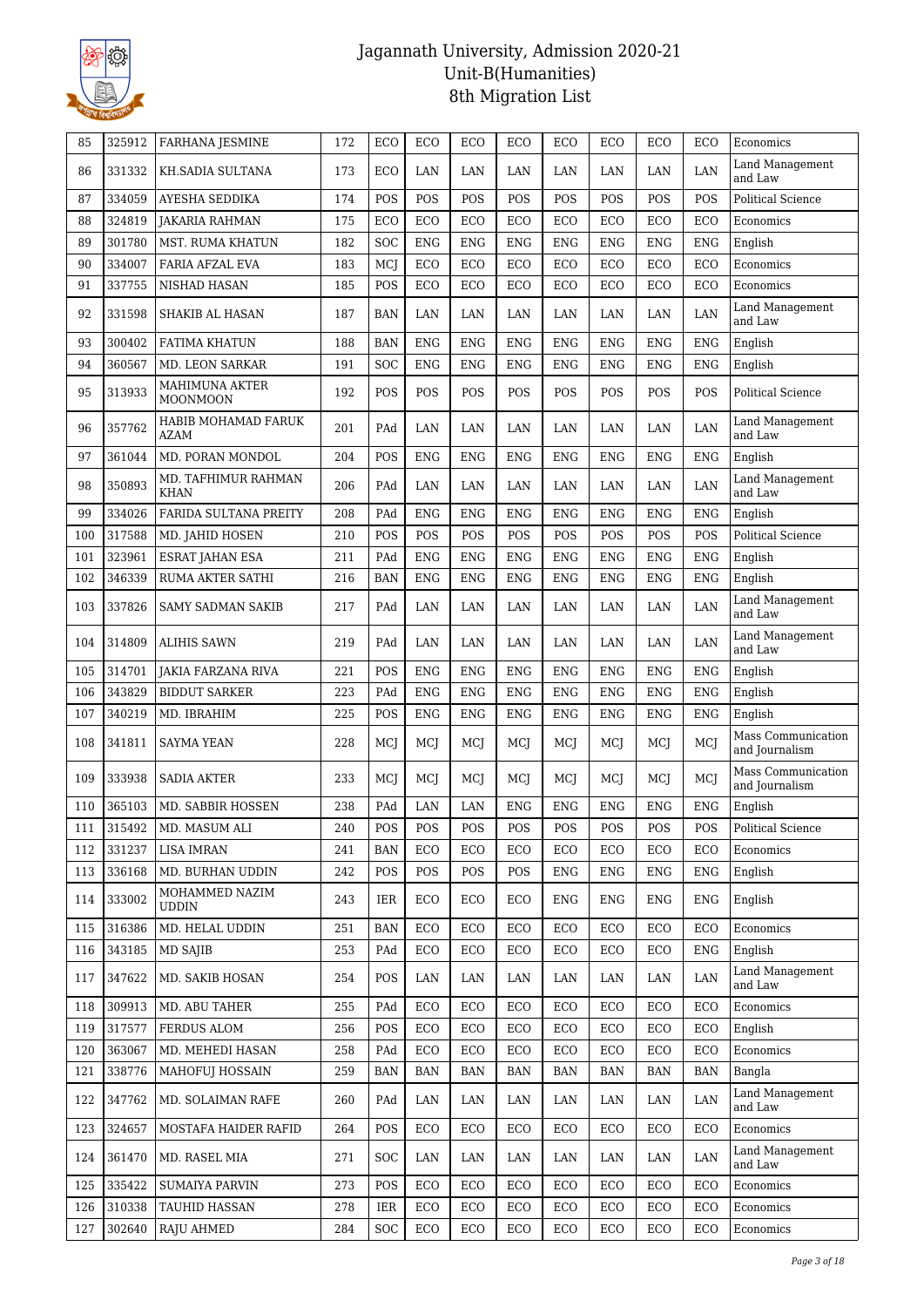

| 128 | 332027 | <b>IBNUL YASIN</b>                   | 286 | SOC        | ECO        | ECO        | ECO        | ECO        | ECO        | ECO        | ECO        | Economics                                   |
|-----|--------|--------------------------------------|-----|------------|------------|------------|------------|------------|------------|------------|------------|---------------------------------------------|
| 129 | 324051 | <b>BARNA AKTER</b>                   | 288 | <b>BAN</b> | ECO        | ECO        | ECO        | ECO        | ECO        | ECO        | ECO        | Economics                                   |
| 130 | 353058 | MOHSINA AFROZ                        | 289 | SW         | LAN        | LAN        | LAN        | LAN        | LAN        | LAN        | LAN        | Land Management<br>and Law                  |
| 131 | 361409 | MD. TORIKUL ISLAM                    | 292 | <b>BAN</b> | LAN        | LAN        | LAN        | LAN        | LAN        | LAN        | LAN        | Land Management<br>and Law                  |
| 132 | 311027 | MORIOM ISLAM TINNI                   | 294 | <b>BAN</b> | <b>BAN</b> | <b>BAN</b> | <b>BAN</b> | <b>BAN</b> | <b>BAN</b> | <b>BAN</b> | <b>BAN</b> | Bangla                                      |
| 133 | 326126 | MOST. MARUFA KHATUN                  | 301 | SOC        | LAN        | LAN        | LAN        | LAN        | LAN        | LAN        | LAN        | Land Management<br>and Law                  |
| 134 | 341486 | SAYED MD. SHAKIB                     | 302 | IER        | LAN        | LAN        | LAN        | LAN        | LAN        | LAN        | LAN        | Land Management<br>and Law                  |
| 135 | 342764 | <b>OMAR FARUK</b>                    | 303 | MCJ        | LAN        | LAN        | LAN        | LAN        | LAN        | LAN        | LAN        | Land Management<br>and Law                  |
| 136 | 358126 | MST. NISHAT TASMIN<br>NISHE          | 305 | <b>BAN</b> | LAN        | LAN        | LAN        | LAN        | LAN        | LAN        | LAN        | Land Management<br>and Law                  |
| 137 | 347152 | <b>NAZMUS SAKIB</b>                  | 311 | MCJ        | LAN        | LAN        | LAN        | LAN        | LAN        | LAN        | LAN        | Land Management<br>and Law                  |
| 138 | 335647 | MEHEDI HASAN                         | 313 | <b>SOC</b> | LAN        | LAN        | LAN        | LAN        | LAN        | LAN        | LAN        | Land Management<br>and Law                  |
| 139 | 308720 | <b>SADIA SULTANA</b>                 | 315 | IS         | ECO        | ECO        | ECO        | ECO        | ECO        | ECO        | ECO        | Economics                                   |
| 140 | 358089 | TANUSHREE MUKHERJEE                  | 316 | PHI        | PAd        | PAd        | PAd        | PAd        | PAd        | PAd        | PAd        | Public Administration                       |
| 141 | 362160 | RAMIZ MOLLA                          | 317 | <b>BAN</b> | PAd        | PAd        | PAd        | PAd        | PAd        | PAd        | PAd        | Public Administration                       |
| 142 | 336648 | <b>MUNZILA AKTER</b>                 | 319 | <b>BAN</b> | POS        | POS        | POS        | POS        | POS        | <b>POS</b> | POS        | Political Science                           |
| 143 | 354737 | MD. NAYAN MOLLA                      | 320 | SOC        | LAN        | LAN        | LAN        | LAN        | LAN        | LAN        | LAN        | Land Management<br>and Law                  |
| 144 | 354136 | ABDULLAH AL JUBAIR                   | 321 | SOC        | POS        | POS        | POS        | POS        | POS        | POS        | POS        | <b>Political Science</b>                    |
| 145 | 366962 | RAKIBUL HASAN                        | 322 | <b>BAN</b> | LAN        | LAN        | LAN        | LAN        | LAN        | LAN        | LAN        | Land Management<br>and Law                  |
| 146 | 315076 | MD. RASEL BABU                       | 323 | <b>BAN</b> | <b>BAN</b> | <b>BAN</b> | <b>BAN</b> | <b>BAN</b> | <b>BAN</b> | <b>BAN</b> | <b>BAN</b> | Bangla                                      |
| 147 | 313172 | MD. SOHAG MIA                        | 325 | SOC        | ECO        | LAN        | LAN        | LAN        | LAN        | LAN        | LAN        | Land Management<br>and Law                  |
| 148 | 336540 | <b>SABRIN SULTANA</b>                | 327 | SOC        | SOC        | SOC        | SOC        | SOC        | SOC        | SOC        | SOC        | Sociology                                   |
| 149 | 366556 | ASHA MONI                            | 328 | SOC        | PAd        | PAd        | LAN        | LAN        | LAN        | LAN        | LAN        | Land Management<br>and Law                  |
| 150 | 330320 | FORHAD ALI                           | 329 | MCJ        | ECO        | ECO        | ECO        | ECO        | ECO        | ECO        | ECO        | Economics                                   |
| 151 | 321226 | <b>MD. NAYEM HOSSAIN</b>             | 332 | <b>BAN</b> | <b>BAN</b> | <b>BAN</b> | <b>BAN</b> | <b>BAN</b> | <b>BAN</b> | <b>BAN</b> | <b>BAN</b> | Bangla                                      |
| 152 | 317950 | B. M. MAHMUD AL FAHAD<br>HRIDOY      | 333 | MCJ        | ECO        | ECO        | ECO        | LAN        | LAN        | LAN        | LAN        | Land Management<br>and Law                  |
| 153 | 313735 | MST. MASUMA AKTER                    | 334 | SOC        | <b>SOC</b> | <b>SOC</b> | <b>SOC</b> | SOC        | SOC        | SOC        | SOC        | Sociology                                   |
| 154 | 334789 | MAHFUZA AKTER MUKTI                  | 335 | <b>SOC</b> | ECO        | ECO        | ECO        | ECO        | ECO        | ECO        | ECO        | Economics                                   |
| 155 | 343162 | MD. EKRAM HOSSAIN                    | 337 | MCJ        | ECO        | ECO        | ECO        | ECO        | ECO        | ECO        | ECO        | Economics                                   |
| 156 | 318819 | MD. SHAHIN MIA                       | 338 | SOC        | ECO        | ECO        | ECO        | ECO        | ECO        | ECO        | ECO        | Economics                                   |
| 157 | 338691 | SANJIDUR RAHMAN                      | 340 | <b>BAN</b> | <b>BAN</b> | <b>BAN</b> | BAN        | BAN        | <b>BAN</b> | <b>BAN</b> | <b>BAN</b> | Bangla                                      |
| 158 | 346237 | <b>SAMIA AKTHER</b>                  | 341 | SOC        | POS        | ECO        | ECO        | ECO        | ECO        | ECO        | ECO        | Economics                                   |
| 159 | 334928 | NAJMA KHANAM                         | 343 | SW         | SW         | SW         | SW         | ECO        | ECO        | ECO        | ECO        | Economics                                   |
| 160 | 345066 | MD. RAKIBUL HASAN                    | 344 | <b>BAN</b> | POS        | POS        | POS        | POS        | POS        | POS        | POS        | Political Science                           |
| 161 | 313324 | MOST. WAKIMU SIDDIKA                 | 346 | IER        | IER        | IER        | IER        | IER        | IER        | IER        | IER        | Institute of Education<br>and Research(IER) |
| 162 | 308623 | B. M. MAHMUDUL HASAN<br><b>MILON</b> | 347 | <b>SOC</b> | POS        | <b>POS</b> | POS        | ECO        | ECO        | ECO        | ECO        | Economics                                   |
| 163 | 366433 | TAUHIDA OMAR                         | 349 | SOC        | PAd        | PAd        | PAd        | LAN        | LAN        | LAN        | LAN        | Land Management<br>and Law                  |
| 164 | 345927 | PUJA RANI SAHA                       | 350 | MCJ        | PAd        | PAd        | PAd        | PAd        | PAd        | PAd        | PAd        | Public Administration                       |
| 165 | 312133 | ANAS MOLLAH                          | 351 | HIS        | POS        | POS        | POS        | POS        | POS        | POS        | POS        | Land Management<br>and Law                  |
| 166 | 300849 | MST. SHEULY KHATUN                   | 352 | <b>BAN</b> | <b>BAN</b> | <b>BAN</b> | BAN        | ECO        | ECO        | ECO        | ECO        | Economics                                   |
| 167 | 344886 | NAZIM UDDIN                          | 354 | <b>BAN</b> | <b>BAN</b> | <b>BAN</b> | <b>BAN</b> | <b>BAN</b> | ECO        | ECO        | ECO        | Economics                                   |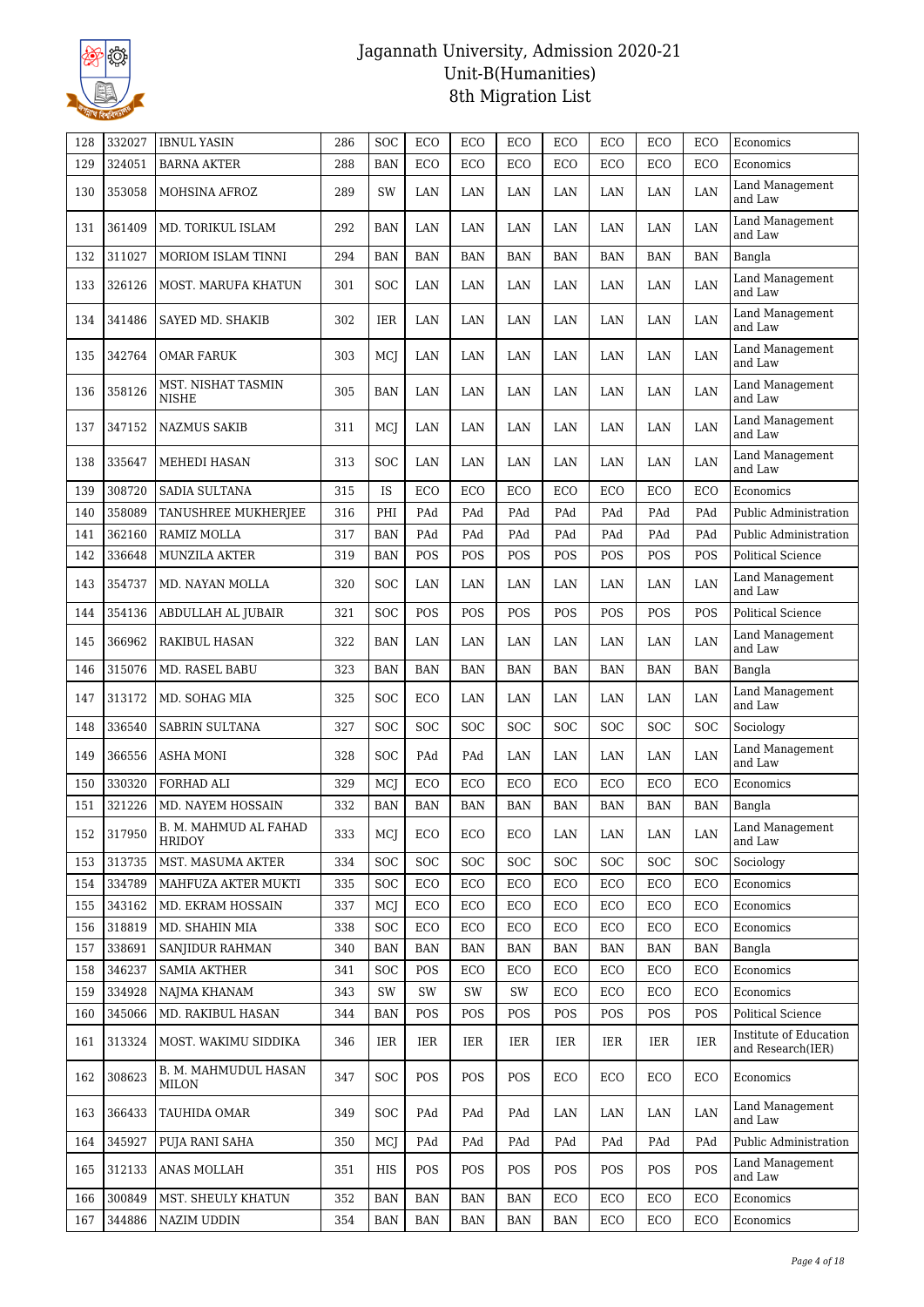

| 168 | 334191 | FARZANA RAHMAN                           | 356 | <b>ANT</b> | PAd        | PAd        | PAd                  | PAd        | PAd        | ECO        | ECO                  | Economics                                   |
|-----|--------|------------------------------------------|-----|------------|------------|------------|----------------------|------------|------------|------------|----------------------|---------------------------------------------|
| 169 | 324919 | SHOFIKUL ISLAM                           | 361 | SOC        | PAd        | PAd        | PAd                  | PAd        | PAd        | PAd        | ECO                  | Economics                                   |
| 170 | 303362 | <b>MEHEDI HASAN</b>                      | 363 | <b>BAN</b> | <b>BAN</b> | <b>BAN</b> | <b>BAN</b>           | <b>BAN</b> | <b>BAN</b> | <b>BAN</b> | <b>BAN</b>           | Bangla                                      |
| 171 | 305774 | <b>SANZIDUR RAHMAN</b>                   | 366 | <b>IHC</b> | POS        | POS        | POS                  | POS        | POS        | POS        | POS                  | <b>Political Science</b>                    |
| 172 | 365597 | MD. SHAMEEM HASAN                        | 368 | <b>IHC</b> | POS        | POS        | POS                  | POS        | POS        | POS        | POS                  | Economics                                   |
| 173 | 339877 | MD. ARAFAT                               | 369 | MCI        | MCI        | MCI        | MCI                  | MCI        | MCI        | MCI        | MCI                  | Mass Communication<br>and Journalism        |
| 174 | 337503 | MD. SAKILE                               | 370 | MCJ        | PAd        | PAd        | PAd                  | PAd        | PAd        | PAd        | PAd                  | Public Administration                       |
| 175 | 326660 | PRIYA MONDOL                             | 371 | SOC        | POS        | POS        | POS                  | POS        | POS        | POS        | POS                  | <b>Political Science</b>                    |
| 176 | 333911 | <b>AMENA AKTHER MOU</b>                  | 373 | SW         | SW         | SW         | SW                   | SW         | SW         | SW         | SW                   | Social Work                                 |
| 177 | 301868 | SHAKIBUR RAHMAN<br><b>SHOUROV</b>        | 377 | <b>SOC</b> | POS        | POS        | POS                  | POS        | POS        | POS        | POS                  | Political Science                           |
| 178 | 343553 | NAJMUS SAHADAT                           | 379 | MCI        | MCI        | MCJ        | MCJ                  | MCJ        | MCI        | MCI        | MCJ                  | Mass Communication<br>and Journalism        |
| 179 | 303626 | <b>NAIMUR HASSAN</b>                     | 384 | <b>BAN</b> | POS        | POS        | POS                  | POS        | POS        | POS        | POS                  | Political Science                           |
| 180 | 322469 | MD. SAGOR ISLAM                          | 385 | SOC        | PAd        | PAd        | PAd                  | PAd        | PAd        | PAd        | PAd                  | <b>Public Administration</b>                |
| 181 | 303312 | PROJUKTI VASKOR                          | 387 | MCJ        | MCJ        | MCJ        | MCJ                  | MCI        | MCJ        | MCJ        | MCJ                  | Mass Communication<br>and Journalism        |
| 182 | 357952 | <b>JARIN TASNIM</b>                      | 389 | SOC        | <b>SOC</b> | <b>SOC</b> | <b>SOC</b>           | <b>SOC</b> | SOC        | <b>SOC</b> | <b>SOC</b>           | Sociology                                   |
| 183 | 348146 | <b>SRIJON PAUL</b>                       | 390 | SW         | PAd        | PAd        | PAd                  | PAd        | PAd        | PAd        | PAd                  | Public Administration                       |
| 184 | 331583 | ABDUL HASIM                              | 393 | <b>SOC</b> | POS        | POS        | POS                  | POS        | POS        | POS        | POS                  | <b>Political Science</b>                    |
| 185 | 303484 | MD. HASAN ISLAM                          | 397 | MCI        | MCI        | MCI        | MCI                  | MCI        | MCI        | MCI        | MCJ                  | Mass Communication<br>and Journalism        |
| 186 | 332763 | MOHAMMAD RAKIBUL<br><b>HASNAT</b>        | 400 | SOC        | <b>SOC</b> | <b>SOC</b> | <b>SOC</b>           | <b>SOC</b> | SOC        | SOC        | <b>SOC</b>           | Sociology                                   |
| 187 | 303333 | ABDULLAH AL MAMUN                        | 403 | <b>BAN</b> | PAd        | PAd        | PAd                  | PAd        | PAd        | PAd        | PAd                  | Public Administration                       |
| 188 | 300506 | <b>SUMONA RAHMAN</b>                     | 404 | IS         | PAd        | PAd        | PAd                  | PAd        | PAd        | PAd        | PAd                  | Public Administration                       |
| 189 | 343991 | MD. SAYED                                | 405 | <b>BAN</b> | POS        | POS        | POS                  | POS        | POS        | POS        | POS                  | <b>Political Science</b>                    |
| 190 | 327478 | <b>WAFA SARTAJ</b>                       | 406 | <b>HIS</b> | POS        | POS        | POS                  | POS        | POS        | POS        | POS                  | <b>Political Science</b>                    |
| 191 | 320366 | <b>SHARMIN KHATUN</b>                    | 407 | SOC        | POS        | POS        | POS                  | POS        | POS        | POS        | POS                  | Political Science                           |
| 192 | 302251 | MD. SHAHARIER EMON                       | 408 | <b>BAN</b> | PAd        | PAd        | PAd                  | PAd        | PAd        | PAd        | PAd                  | Public Administration                       |
| 193 | 300051 | <b>FAUZIA FARIA</b>                      | 409 | <b>BAN</b> | PAd        | PAd        | PAd                  | PAd        | PAd        | PAd        | PAd                  | <b>Public Administration</b>                |
| 194 | 333944 | <b>JANNATUL FERDOUS</b><br><b>SUMAYA</b> | 410 | <b>IER</b> | IER        | IER        | IER                  | IER        | <b>IER</b> | IER        | <b>IER</b>           | Institute of Education<br>and Research(IER) |
| 195 |        | 353695 MD. ABU JAHID                     | 412 | SOC        | SOC        | SOC        | $\operatorname{SOC}$ | SOC        | SOC        | SOC        | $\operatorname{SOC}$ | Sociology                                   |
| 196 | 327683 | MD. BYAZED HASAN                         | 413 | <b>BAN</b> | BAN        | BAN        | BAN                  | BAN        | BAN        | BAN        | BAN                  | Bangla                                      |
| 197 | 365144 | SERABON ISLAM RAHAT                      | 414 | <b>BAN</b> | <b>BAN</b> | <b>BAN</b> | BAN                  | BAN        | <b>BAN</b> | <b>BAN</b> | <b>BAN</b>           | Bangla                                      |
| 198 | 303307 | <b>SHANTO KUMAR</b>                      | 416 | <b>SOC</b> | POS        | POS        | POS                  | POS        | POS        | POS        | POS                  | Political Science                           |
| 199 | 341125 | RIFAT MIA                                | 417 | <b>IER</b> | POS        | <b>POS</b> | POS                  | POS        | POS        | POS        | POS                  | Political Science                           |
| 200 | 318537 | <b>ANWAR HOSSAN</b>                      | 418 | SOC        | PAd        | PAd        | PAd                  | PAd        | PAd        | PAd        | PAd                  | Public Administration                       |
| 201 | 321953 | MD. SOHEL RANA                           | 419 | <b>BAN</b> | POS        | POS        | POS                  | POS        | POS        | POS        | POS                  | Political Science                           |
| 202 | 362792 | MD. KAWSER HOSSAIN                       | 420 | <b>SOC</b> | <b>SOC</b> | <b>SOC</b> | <b>SOC</b>           | <b>SOC</b> | <b>SOC</b> | <b>SOC</b> | <b>SOC</b>           | Sociology                                   |
| 203 | 326517 | MST. JAKIA JANNAT                        | 424 | <b>BAN</b> | BAN        | BAN        | BAN                  | BAN        | BAN        | <b>BAN</b> | <b>BAN</b>           | Bangla                                      |
| 204 | 348247 | KHAIRUL ISLAM                            | 425 | MCI        | PAd        | PAd        | PAd                  | PAd        | PAd        | PAd        | PAd                  | Public Administration                       |
| 205 | 314602 | MST. GULSHAN AKHTER                      | 428 | <b>SOC</b> | POS        | <b>POS</b> | POS                  | POS        | POS        | POS        | POS                  | Political Science                           |
| 206 | 331002 | <b>ROKEYA</b>                            | 433 | SW         | POS        | <b>POS</b> | POS                  | POS        | POS        | POS        | POS                  | Political Science                           |
| 207 | 350360 | MD. RIKUB MIA                            | 436 | IER        | PAd        | PAd        | PAd                  | PAd        | PAd        | PAd        | PAd                  | Public Administration                       |
| 208 | 362511 | MD MEHEDI HASAN                          | 437 | SOC        | POS        | POS        | POS                  | POS        | POS        | POS        | POS                  | Political Science                           |
| 209 | 314556 | MD. HANIF HASAN                          | 438 | <b>SOC</b> | PAd        | PAd        | PAd                  | PAd        | PAd        | PAd        | PAd                  | Public Administration                       |
| 210 | 341168 | <b>RUBEL DAS</b>                         | 441 | SOC        | PAd        | PAd        | PAd                  | PAd        | PAd        | PAd        | PAd                  | Public Administration                       |
| 211 | 308415 | SUMAIYA SULTANA                          | 442 | <b>IER</b> | IER        | IER        | IER                  | <b>IER</b> | IER        | IER        | IER                  | Institute of Education<br>and Research(IER) |
| 212 | 316435 | MD. FOJLE RABBI                          | 443 | IHC        | <b>BAN</b> | BAN        | BAN                  | BAN        | BAN        | BAN        | <b>BAN</b>           | Bangla                                      |
| 213 | 318511 | TANVIR AHMED                             | 446 | HIS        | POS        | <b>POS</b> | POS                  | POS        | POS        | POS        | POS                  | Political Science                           |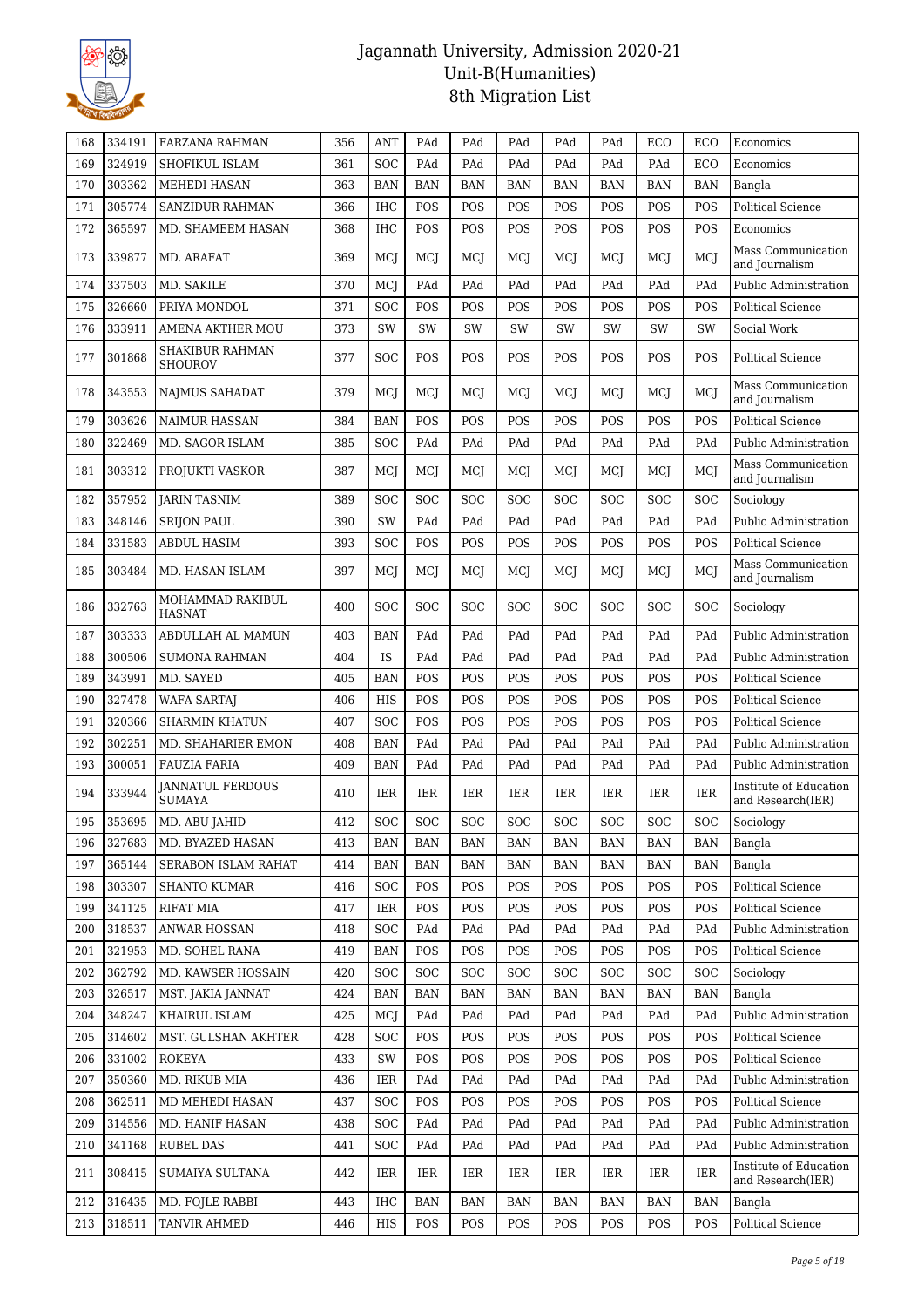

| 214 | 309843 | MD. SHAHINUR RAHMAN                          | 449 | SW         | POS        | POS        | POS        | POS        | POS        | POS        | POS        | <b>Political Science</b>             |
|-----|--------|----------------------------------------------|-----|------------|------------|------------|------------|------------|------------|------------|------------|--------------------------------------|
| 215 | 363828 | <b>MARUFA AKTER</b>                          | 455 | <b>IHC</b> | POS        | POS        | POS        | POS        | POS        | POS        | POS        | Political Science                    |
| 216 | 326026 | MST. PAPIYA SULTANA                          | 456 | MCJ        | <b>BAN</b> | BAN        | BAN        | <b>BAN</b> | <b>BAN</b> | <b>BAN</b> | <b>BAN</b> | Bangla                               |
| 217 | 323743 | SABIKUN NAHAR OISHI                          | 457 | IML        | <b>IML</b> | <b>IML</b> | IML        | IML        | IML        | <b>IML</b> | <b>IML</b> | Institute of Modern<br>Language(IML) |
| 218 | 356689 | <b>SHAHIDA ALAM SARKER</b><br><b>SEEMTHY</b> | 458 | SW         | SW         | SW         | <b>SW</b>  | SW         | SW         | SW         | SW         | Social Work                          |
| 219 | 345804 | SUMAIYA SULTANA PRITY                        | 459 | HIS        | PAd        | PAd        | PAd        | PAd        | PAd        | PAd        | PAd        | Public Administration                |
| 220 | 358210 | MOST. UMMA TASNIM                            | 460 | IER        | PAd        | PAd        | PAd        | PAd        | PAd        | PAd        | PAd        | Public Administration                |
| 221 | 335094 | KHADIZA AKTER                                | 461 | HIS        | POS        | POS        | POS        | POS        | POS        | POS        | POS        | Political Science                    |
| 222 | 318410 | <b>JAMAN MIA</b>                             | 466 | SW         | POS        | POS        | POS        | POS        | POS        | POS        | POS        | Political Science                    |
| 223 | 366499 | SHILA AKTER SONITA                           | 468 | SW         | PAd        | PAd        | PAd        | PAd        | PAd        | PAd        | PAd        | Public Administration                |
| 224 | 324845 | ALI AHAMMED                                  | 469 | MCJ        | PAd        | PAd        | PAd        | PAd        | PAd        | PAd        | PAd        | Public Administration                |
| 225 | 302576 | MD. HASANUZZAMAN<br>HERO                     | 470 | SW         | POS        | POS        | POS        | POS        | POS        | <b>POS</b> | POS        | Political Science                    |
| 226 | 317133 | MD. TAMIM PRAMANIK                           | 471 | <b>IHC</b> | <b>IHC</b> | IHC        | <b>IHC</b> | IHC        | <b>IHC</b> | IHC        | <b>IHC</b> | Islamic History and<br>Culture       |
| 227 | 325331 | <b>TANVIR AHMED</b>                          | 473 | MCI        | MCJ        | MCJ        | MCJ        | MCJ        | MCI        | MCJ        | MCJ        | Mass Communication<br>and Journalism |
| 228 | 335811 | <b>AYRIN HAQUE</b>                           | 476 | <b>IHC</b> | POS        | POS        | POS        | POS        | POS        | <b>POS</b> | POS        | Political Science                    |
| 229 | 337709 | MOFIJUL ISLAM                                | 477 | MCJ        | PAd        | PAd        | PAd        | PAd        | PAd        | PAd        | PAd        | <b>Public Administration</b>         |
| 230 | 323926 | <b>BOKULY AKTER</b>                          | 478 | MCJ        | <b>BAN</b> | BAN        | BAN        | <b>BAN</b> | <b>BAN</b> | <b>BAN</b> | <b>BAN</b> | Bangla                               |
| 231 | 310047 | HABIBUR RAHAMN                               | 481 | MCJ        | PAd        | PAd        | PAd        | PAd        | PAd        | PAd        | PAd        | Public Administration                |
| 232 | 300332 | MISS.RITU KHATUN                             | 482 | MCJ        | <b>SOC</b> | SOC        | <b>SOC</b> | SOC        | <b>SOC</b> | <b>SOC</b> | SOC        | Sociology                            |
| 233 | 320585 | NOORUNNAHAR AKTER                            | 483 | SW         | POS        | POS        | POS        | POS        | POS        | POS        | POS        | Political Science                    |
| 234 | 303027 | MD. RONY ISLAM                               | 486 | HIS        | POS        | POS        | POS        | POS        | POS        | POS        | POS        | Political Science                    |
| 235 | 348244 | MD. ASHIK MIAH                               | 487 | <b>IHC</b> | PAd        | PAd        | PAd        | PAd        | PAd        | PAd        | PAd        | Public Administration                |
| 236 | 336365 | <b>MD. ARIF HOSSAIN</b>                      | 489 | <b>SW</b>  | POS        | POS        | POS        | POS        | POS        | <b>POS</b> | POS        | Political Science                    |
| 237 | 317988 | FAHIM FOYSAL                                 | 492 | MCJ        | PAd        | PAd        | PAd        | PAd        | PAd        | PAd        | PAd        | Public Administration                |
| 238 | 347700 | SHAHAZADA                                    | 493 | SW         | POS        | POS        | POS        | POS        | POS        | POS        | POS        | Political Science                    |
| 239 | 363903 | KAZI SADIA                                   | 497 | SW         | <b>BAN</b> | <b>BAN</b> | <b>BAN</b> | <b>BAN</b> | <b>BAN</b> | <b>BAN</b> | <b>BAN</b> | Bangla                               |
| 240 | 311213 | AYESHA AKTER SWOPNA                          | 499 | SW         | PAd        | PAd        | PAd        | PAd        | PAd        | PAd        | PAd        | Public Administration                |
| 241 | 353609 | <b>S.M.TASIN SAMI</b>                        | 501 | SW         | POS        | POS        | POS        | POS        | POS        | POS        | POS        | Political Science                    |
| 242 | 347530 | DELUAR HOSSEN                                | 505 | SW         | POS        | POS        | POS        | POS        | POS        | POS        | POS        | Political Science                    |
| 243 | 331074 | FARIAH SULTANA AYSHI                         | 507 | ANT        | PAd        | PAd        | PAd        | PAd        | PAd        | PAd        | PAd        | Public Administration                |
| 244 | 361670 | SHAHRIN SHABNAM<br>CHAITY                    | 508 | PHI        | POS        | POS        | POS        | POS        | POS        | POS        | POS        | <b>Political Science</b>             |
| 245 | 336618 | MD. SHAH ALAM                                | 512 | SW         | <b>SOC</b> | POS        | POS        | POS        | POS        | POS        | POS        | <b>Political Science</b>             |
| 246 | 321375 | MD. MONNJORUL ISLAM                          | 513 | SW         | PAd        | PAd        | PAd        | PAd        | PAd        | PAd        | PAd        | Public Administration                |
| 247 | 302451 | MD.SAJIB HOSSEN                              | 514 | HIS        | BAN        | <b>BAN</b> | BAN        | <b>BAN</b> | <b>BAN</b> | <b>BAN</b> | <b>BAN</b> | Bangla                               |
| 248 | 346345 | <b>DIPA AKTER</b>                            | 518 | HIS        | <b>BAN</b> | BAN        | BAN        | BAN        | <b>BAN</b> | <b>BAN</b> | <b>BAN</b> | Bangla                               |
| 249 | 347868 | SHUHAG MIA                                   | 519 | HIS        | <b>BAN</b> | <b>BAN</b> | BAN        | <b>BAN</b> | <b>BAN</b> | <b>BAN</b> | <b>BAN</b> | Bangla                               |
| 250 | 329623 | MD. TAMIM HOSSAIN                            | 520 | HIS        | HIS        | POS        | POS        | POS        | POS        | POS        | POS        | Political Science                    |
| 251 | 363802 | SURAIYA SHARA                                | 522 | IHC        | PAd        | PAd        | PAd        | PAd        | PAd        | PAd        | PAd        | Public Administration                |
| 252 | 334036 | SADIA ALAM TANIA                             | 524 | HIS        | PAd        | PAd        | PAd        | PAd        | PAd        | PAd        | PAd        | Public Administration                |
| 253 | 309388 | MD JAKIR HOSSEN                              | 525 | SW         | <b>BAN</b> | <b>BAN</b> | BAN        | <b>BAN</b> | <b>BAN</b> | <b>BAN</b> | <b>BAN</b> | Bangla                               |
| 254 | 325489 | <b>NAIM AKON</b>                             | 530 | SW         | <b>SOC</b> | <b>SOC</b> | <b>SOC</b> | SOC        | <b>SOC</b> | <b>SOC</b> | <b>SOC</b> | Sociology                            |
| 255 | 348573 | MD. JUNAYED                                  | 531 | HIS        | BAN        | BAN        | BAN        | BAN        | BAN        | <b>BAN</b> | BAN        | Bangla                               |
| 256 | 317106 | PAPUN CHANDRA<br><b>ADHIKARI</b>             | 532 | HIS        | BAN        | BAN        | BAN        | BAN        | BAN        | <b>BAN</b> | <b>BAN</b> | Bangla                               |
| 257 | 362216 | RAZIA KHATUN                                 | 543 | HIS        | MCJ        | MCJ        | MCJ        | MCJ        | MCJ        | MCJ        | MCJ        | Mass Communication<br>and Journalism |
| 258 | 303480 | KH. MD. SHAJU                                | 545 | SW         | PAd        | POS        | POS        | POS        | POS        | POS        | POS        | Political Science                    |
| 259 | 321359 | <b>MASUM MIA</b>                             | 546 | SW         | MCJ        | PAd        | PAd        | PAd        | PAd        | PAd        | PAd        | Public Administration                |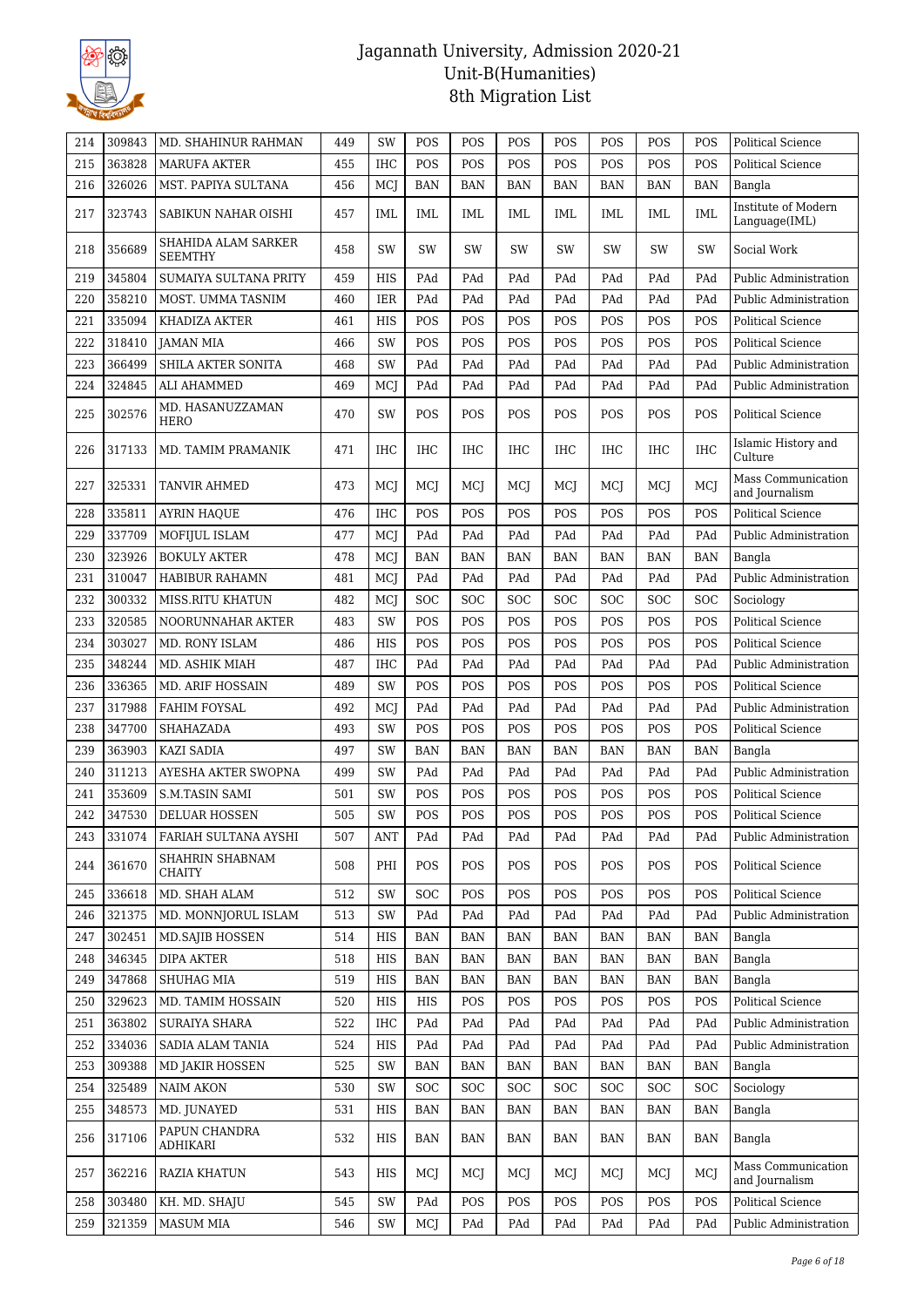

| 260 | 341669 | SUMAIYA AKTER ANIKA                   | 550 | SW         | MCJ        | MCJ        | MCJ        | MCJ        | MCJ        | MCJ        | MCJ        | Mass Communication<br>and Journalism        |
|-----|--------|---------------------------------------|-----|------------|------------|------------|------------|------------|------------|------------|------------|---------------------------------------------|
| 261 | 356547 | MST. MAHMUDA AKTER                    | 552 | SW         | <b>SOC</b> | POS        | POS        | POS        | POS        | POS        | POS        | <b>Political Science</b>                    |
| 262 | 358041 | <b>MST SATU JAHAN</b>                 | 554 | HIS        | IER        | PAd        | PAd        | POS        | POS        | POS        | POS        | <b>Political Science</b>                    |
| 263 | 324769 | ABDULLAH AL AMIN<br><b>SHOHAG</b>     | 556 | <b>ANT</b> | MCJ        | MCJ        | PAd        | PAd        | PAd        | PAd        | PAd        | Public Administration                       |
| 264 | 348921 | <b>AITUL ISLAM</b>                    | 558 | <b>HIS</b> | <b>BAN</b> | <b>BAN</b> | PAd        | PAd        | PAd        | PAd        | PAd        | Public Administration                       |
| 265 | 361558 | <b>ASHPIA AKTER</b>                   | 559 | <b>ANT</b> | IER        | IER        | IER        | POS        | POS        | POS        | POS        | Political Science                           |
| 266 | 365398 | MD.FAHAD                              | 564 | IHC        | MCJ        | MCJ        | MCJ        | MCI        | MCJ        | MCJ        | MCI        | Mass Communication<br>and Journalism        |
| 267 | 325145 | <b>NAHID HASAN</b>                    | 566 | <b>HIS</b> | <b>HIS</b> | HIS        | HIS        | POS        | POS        | POS        | POS        | <b>Political Science</b>                    |
| 268 | 320076 | MD. HABIBUR RAHMAN                    | 568 | <b>HIS</b> | SOC        | SOC        | SOC        | SOC        | SOC        | SOC        | <b>SOC</b> | Sociology                                   |
| 269 | 313365 | MST. MAHABUBA AKTER<br><b>MANISHA</b> | 569 | SW         | <b>SOC</b> | <b>SOC</b> | <b>SOC</b> | SOC        | POS        | POS        | POS        | Political Science                           |
| 270 | 326996 | MST. SADIA KHATUN                     | 571 | HIS        | <b>BAN</b> | <b>BAN</b> | <b>BAN</b> | <b>BAN</b> | <b>BAN</b> | <b>BAN</b> | <b>BAN</b> | Bangla                                      |
| 271 | 321463 | MD. SHAMIM                            | 574 | SW         | SOC        | SOC        | SOC        | SOC        | SOC        | SOC        | SOC        | Sociology                                   |
| 272 | 337181 | MD. MOJAHID                           | 579 | HIS        | MCJ        | MCJ        | MCJ        | MCJ        | MCJ        | MCJ        | MCJ        | Political Science                           |
| 273 | 331805 | YASIN AHMED                           | 582 | HIS        | MCJ        | MCJ        | MCJ        | MCJ        | MCI        | MCJ        | MCJ        | Mass Communication<br>and Journalism        |
| 274 | 315786 | MD. TARAK ANAM RIMON                  | 583 | <b>HIS</b> | <b>SOC</b> | SOC        | <b>SOC</b> | SOC        | SOC        | SOC        | SOC        | <b>Political Science</b>                    |
| 275 | 356021 | SADIA SULTANA                         | 588 | <b>HIS</b> | <b>BAN</b> | <b>BAN</b> | <b>BAN</b> | <b>BAN</b> | <b>BAN</b> | <b>BAN</b> | <b>BAN</b> | Bangla                                      |
| 276 | 334014 | MST. SADIA AFRIN                      | 590 | SW         | <b>BAN</b> | <b>BAN</b> | <b>BAN</b> | <b>BAN</b> | <b>BAN</b> | <b>BAN</b> | <b>BAN</b> | Bangla                                      |
| 277 | 355990 | MST. NUSRAT JAHAN                     | 591 | HIS        | IER        | IER        | IER        | IER        | IER        | IER        | IER        | Institute of Education<br>and Research(IER) |
| 278 | 346473 | HUMYRA KABIR TRISHA                   | 592 | <b>HIS</b> | <b>SOC</b> | SOC        | SOC        | SOC        | <b>SOC</b> | SOC        | SOC        | <b>Political Science</b>                    |
| 279 | 347442 | <b>HRIDOY MIA</b>                     | 593 | <b>HIS</b> | HIS        | HIS        | HIS        | PAd        | PAd        | PAd        | PAd        | Public Administration                       |
| 280 | 309343 | MD. ASHRAFUZZAMAN                     | 594 | HIS        | IER        | IER        | IER        | IER        | IER        | IER        | <b>IER</b> | Institute of Education<br>and Research(IER) |
| 281 | 303032 | MD.RAKIBUL ISLAM                      | 596 | HIS        | MCJ        | MCJ        | MCJ        | MCJ        | MCJ        | MCJ        | MCJ        | Mass Communication<br>and Journalism        |
| 282 | 335500 | <b>SUMIYA AKTER</b>                   | 601 | ANT        | MCJ        | MCJ        | MCJ        | MCI        | MCJ        | MCJ        | MCJ        | Mass Communication<br>and Journalism        |
| 283 | 315656 | MD. MOFIJUL HAQUE                     | 603 | <b>HIS</b> | <b>SOC</b> | SOC        | <b>SOC</b> | PAd        | PAd        | PAd        | PAd        | Public Administration                       |
| 284 | 348091 | MD. ABDULLAH AL MASUM                 | 604 | <b>HIS</b> | MCJ        | MCJ        | MCJ        | PAd        | PAd        | PAd        | PAd        | Public Administration                       |
| 285 | 335224 | SYEDA SHOALA NASRIN                   | 605 | <b>ANT</b> | MCJ        | MCJ        | MCJ        | MCI        | MCJ        | MCJ        | MCJ        | Mass Communication<br>and Journalism        |
| 286 | 357684 | MD. SAZZAD HOSSAIN                    | 609 | IS         | <b>SOC</b> | SOC        | <b>SOC</b> | SOC        | SOC        | <b>SOC</b> | SOC        | Sociology                                   |
| 287 | 346559 | <b>SATI AKTER</b>                     | 610 | HIS        | SW         | SW         | SW         | PAd        | PAd        | PAd        | PAd        | Public Administration                       |
| 288 | 312669 | MD. TARIKUL ISLAM                     | 614 | <b>ANT</b> | MCJ        | MCJ        | MCJ        | MCI        | MCI        | MCJ        | MCI        | Mass Communication<br>and Journalism        |
| 289 | 305294 | <b>HASAN AHMED</b>                    | 615 | PHI        | <b>SOC</b> | <b>SOC</b> | <b>SOC</b> | <b>SOC</b> | <b>SOC</b> | <b>SOC</b> | <b>SOC</b> | Sociology                                   |
| 290 | 334179 | SANJIDA AFRIN MOON                    | 616 | IS         | <b>BAN</b> | <b>BAN</b> | <b>BAN</b> | <b>BAN</b> | PAd        | PAd        | PAd        | Public Administration                       |
| 291 | 323709 | SHAIRA ISLAM LIPU                     | 618 | <b>ANT</b> | MCJ        | MCJ        | MCJ        | MCI        | MCJ        | PAd        | PAd        | Public Administration                       |
| 292 | 366839 | SHAHADAT HOSEN                        | 622 | IML        | <b>IER</b> | IER        | IER        | IER        | IER        | <b>IER</b> | PAd        | Public Administration                       |
| 293 | 334062 | REZWANA KHAN                          | 623 | IS         | <b>IER</b> | IER        | IER        | IER        | IER        | IER        | IER        | Institute of Education<br>and Research(IER) |
| 294 | 357971 | <b>JOIY MONI</b>                      | 626 | <b>ANT</b> | <b>BAN</b> | <b>BAN</b> | <b>BAN</b> | <b>BAN</b> | BAN        | <b>BAN</b> | <b>BAN</b> | Bangla                                      |
| 295 | 323883 | JANNATUL MEEM                         | 628 | PHI        | MCJ        | MCJ        | MCJ        | MCJ        | MCJ        | MCJ        | MCJ        | Mass Communication<br>and Journalism        |
| 296 | 364921 | MD. TAOHID ISLAM                      | 630 | PHI        | MCJ        | MCJ        | MCJ        | MCJ        | MCJ        | MCJ        | PAd        | Public Administration                       |
| 297 | 338065 | MD. SHARIFUL ISLAM                    | 631 | IHC        | <b>BAN</b> | <b>BAN</b> | <b>BAN</b> | <b>BAN</b> | <b>BAN</b> | <b>BAN</b> | <b>BAN</b> | Bangla                                      |
| 298 | 310080 | SABUJ MAKHAL                          | 632 | PHI        | <b>SOC</b> | <b>SOC</b> | <b>SOC</b> | <b>SOC</b> | <b>SOC</b> | SOC        | SOC        | Sociology                                   |
| 299 | 308281 | <b>ATHAI GOLDER</b>                   | 634 | <b>ANT</b> | IER        | IER        | IER        | IER        | IER        | <b>IER</b> | IER        | Institute of Education<br>and Research(IER) |
| 300 | 341969 | <b>IRIN AKTER RIYA</b>                | 635 | IS         | MCJ        | MCJ        | MCJ        | MCI        | MCJ        | MCI        | MCJ        | Mass Communication<br>and Journalism        |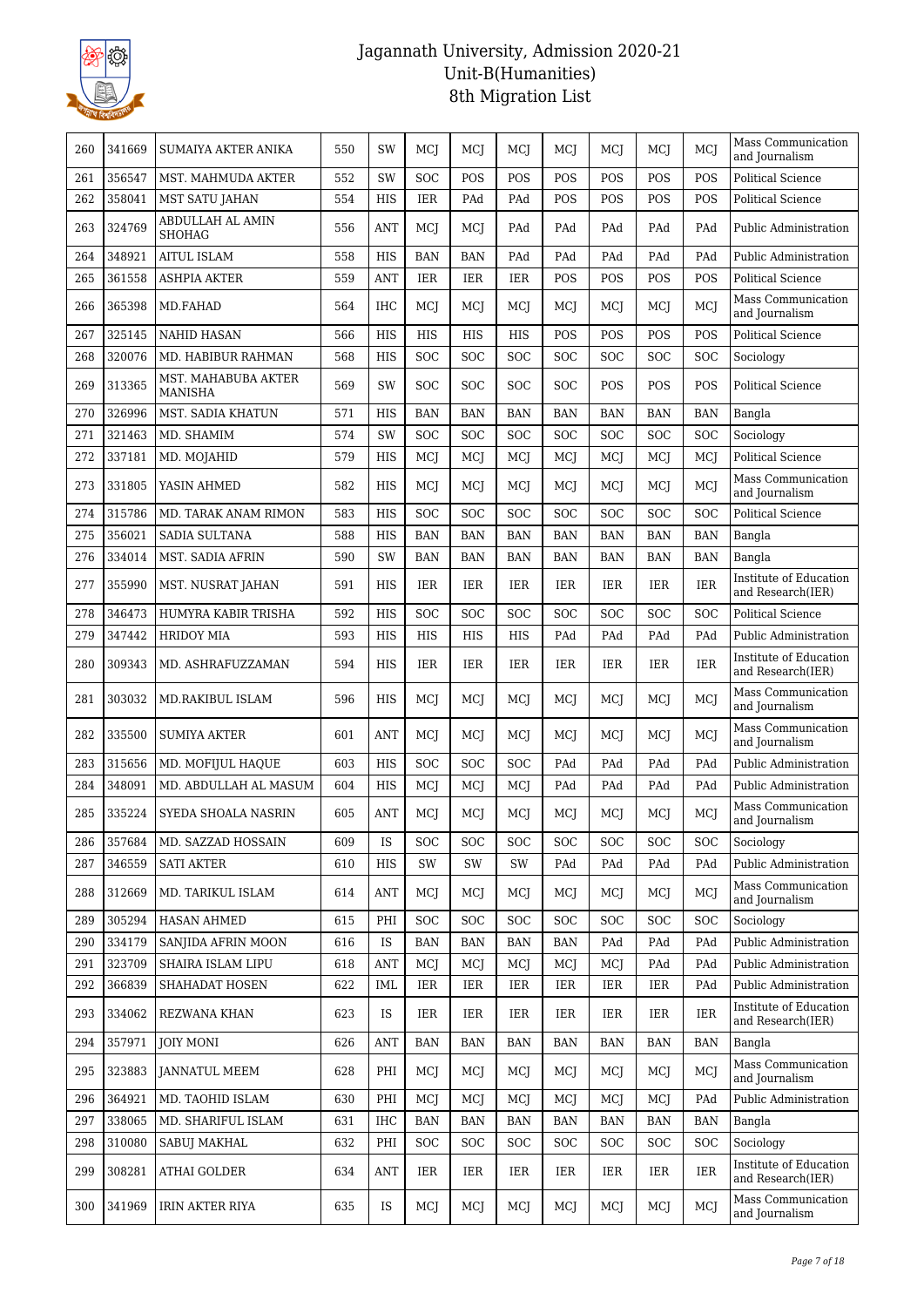

| 301 | 357650 | <b>MD. RAKIB HASSAN</b>                   | 642 | IML        | MCJ        | MCJ        | MCJ        | MCJ        | MCJ        | MCJ        | MCJ        | Mass Communication<br>and Journalism        |
|-----|--------|-------------------------------------------|-----|------------|------------|------------|------------|------------|------------|------------|------------|---------------------------------------------|
| 302 | 359571 | <b>MRITTIKA ROY</b>                       | 643 | PHI        | IER        | IER        | IER        | <b>IER</b> | IER        | <b>IER</b> | PAd        | Public Administration                       |
| 303 | 317527 | MD. SWOPON HOSEN                          | 644 | <b>IHC</b> | <b>SOC</b> | SOC        | SOC        | SOC        | SOC        | <b>SOC</b> | SOC        | Sociology                                   |
| 304 | 322161 | MD. SHAHIN                                | 645 | <b>IML</b> | <b>SOC</b> | SOC        | SOC        | SOC        | SOC        | <b>SOC</b> | SOC        | Sociology                                   |
| 305 | 334018 | <b>AFROJA AKTER</b>                       | 653 | IS         | IS         | IS         | IS         | IS         | IS         | IS         | IS         | Islamic Studies                             |
| 306 | 323909 | FATEMA ALAM                               | 655 | <b>IHC</b> | <b>BAN</b> | <b>BAN</b> | <b>BAN</b> | <b>BAN</b> | <b>BAN</b> | <b>BAN</b> | <b>BAN</b> | Bangla                                      |
| 307 | 334297 | <b>LAMIA AKTER</b>                        | 656 | $\rm IHC$  | <b>BAN</b> | <b>BAN</b> | <b>BAN</b> | <b>BAN</b> | <b>BAN</b> | <b>BAN</b> | <b>BAN</b> | Bangla                                      |
| 308 | 308864 | <b>ASIF NAWAJ</b>                         | 659 | <b>ANT</b> | <b>SOC</b> | SOC        | SOC        | SOC        | <b>SOC</b> | <b>SOC</b> | SOC        | Sociology                                   |
| 309 | 300604 | MST .MAHFUZA KHATUN                       | 660 | <b>IHC</b> | <b>BAN</b> | <b>BAN</b> | <b>BAN</b> | <b>BAN</b> | <b>BAN</b> | <b>BAN</b> | <b>BAN</b> | Bangla                                      |
| 310 | 321278 | UMMUL KHAIR MAHBUBA                       | 663 | PHI        | <b>BAN</b> | <b>BAN</b> | <b>BAN</b> | <b>BAN</b> | <b>BAN</b> | <b>BAN</b> | <b>BAN</b> | Bangla                                      |
| 311 | 347710 | MOSTAFA KAMAL                             | 664 | IHC        | <b>BAN</b> | <b>BAN</b> | <b>BAN</b> | <b>BAN</b> | <b>BAN</b> | <b>BAN</b> | <b>BAN</b> | Bangla                                      |
| 312 | 305229 | RAKIBUL HASAN RABBI                       | 668 | PHI        | MCJ        | MCJ        | MCJ        | MCJ        | MCJ        | MCJ        | MCJ        | Mass Communication<br>and Journalism        |
| 313 | 301201 | <b>SUNJIDA SHOVA</b>                      | 670 | <b>ANT</b> | <b>BAN</b> | <b>BAN</b> | <b>BAN</b> | <b>BAN</b> | <b>BAN</b> | <b>BAN</b> | <b>BAN</b> | Bangla                                      |
| 314 | 354964 | MD. AL-MAMUN                              | 672 | <b>IHC</b> | <b>SOC</b> | SOC        | SOC        | SOC        | SOC        | SOC        | SOC        | Sociology                                   |
| 315 | 303877 | <b>SERI TAPOS KUMER</b><br><b>BISSWAS</b> | 673 | <b>ANT</b> | MCI        | MCJ        | MCJ        | MCJ        | MCI        | MCI        | MCJ        | Mass Communication<br>and Journalism        |
| 316 | 338196 | MD. NAZIM HOSSAIN                         | 674 | PHI        | MCJ        | MCJ        | MCI        | MCJ        | MCJ        | MCJ        | MCJ        | Mass Communication<br>and Journalism        |
| 317 | 328304 | MD. SABBIR HOSSAIN                        | 676 | PHI        | <b>SOC</b> | <b>SOC</b> | <b>SOC</b> | SOC        | SOC        | <b>SOC</b> | SOC        | Sociology                                   |
| 318 | 327834 | MD. ZESHAN HOSSEN ZEM                     | 678 | PHI        | MCJ        | MCJ        | MCJ        | MCJ        | MCJ        | MCI        | MCJ        | Mass Communication<br>and Journalism        |
| 319 | 324929 | MD. RASHEDUZZAMAN<br><b>LIMON</b>         | 679 | <b>ANT</b> | IER        | IER        | IER        | IER        | <b>IER</b> | <b>IER</b> | <b>IER</b> | Institute of Education<br>and Research(IER) |
| 320 | 346685 | <b>HABIBA AKTER</b>                       | 681 | <b>IHC</b> | <b>HIS</b> | <b>HIS</b> | <b>HIS</b> | <b>HIS</b> | <b>HIS</b> | <b>HIS</b> | HIS        | History                                     |
| 321 | 345932 | TASNIA KHANAM SATU                        | 685 | <b>IHC</b> | <b>BAN</b> | <b>BAN</b> | <b>BAN</b> | <b>BAN</b> | <b>BAN</b> | <b>BAN</b> | <b>BAN</b> | Bangla                                      |
| 322 | 300084 | MST. MITHILA AKTER RIYA                   | 687 | <b>IHC</b> | <b>SOC</b> | SOC        | SOC        | SOC        | SOC        | SOC        | SOC        | Sociology                                   |
| 323 | 327397 | <b>BOBY RANI</b>                          | 691 | <b>ANT</b> | <b>BAN</b> | <b>BAN</b> | <b>BAN</b> | <b>BAN</b> | <b>BAN</b> | <b>BAN</b> | <b>BAN</b> | Bangla                                      |
| 324 | 314832 | MD. RIAJUL ISLAM                          | 692 | <b>IHC</b> | <b>SOC</b> | SOC        | SOC        | SOC        | SOC        | SOC        | SOC        | Sociology                                   |
| 325 | 309209 | MD.ZAHIDUL ISLAM                          | 693 | PHI        | <b>SOC</b> | <b>SOC</b> | <b>SOC</b> | SOC        | SOC        | <b>SOC</b> | <b>SOC</b> | Sociology                                   |
| 326 | 321718 | SHAMSUL ALAM                              | 694 | <b>IHC</b> | <b>SOC</b> | SOC        | SOC        | SOC        | SOC        | SOC        | SOC        | Sociology                                   |
| 327 | 339898 | ALL MARUF-UZ-ZAMAN                        | 695 | <b>ANT</b> | MCJ        | MCJ        | MCJ        | MCJ        | MCJ        | MCJ        | MCJ        | Mass Communication<br>and Journalism        |
| 328 | 358123 | NOWRIN AKHTER                             | 698 | IS         | SOC        | SOC        | SOC        | SOC        | SOC        | SOC        | SOC        | Sociology                                   |
| 329 | 308552 | SADIYA SULTANA                            | 701 | <b>ANT</b> | IER        | IER        | IER        | IER        | IER        | IER        | IER        | Institute of Education<br>and Research(IER) |
| 330 | 352596 | SAKERUL ISLAM                             | 702 | IML        | MCJ        | MCJ        | MCJ        | MCJ        | MCJ        | MCI        | MCJ        | Mass Communication<br>and Journalism        |
| 331 | 303546 | MD ROFIQUZZAMAN NILOY                     | 703 | PHI        | <b>SOC</b> | SOC        | <b>SOC</b> | <b>SOC</b> | SOC        | <b>SOC</b> | SOC        | Sociology                                   |
| 332 | 356056 | <b>FLORA ISLAM</b>                        | 705 | <b>IHC</b> | MCJ        | MCJ        | MCJ        | MCI        | MCJ        | MCI        | MCJ        | Mass Communication<br>and Journalism        |
| 333 | 327251 | <b>ROKSANA PARVIN</b>                     | 709 | IHC        | <b>BAN</b> | <b>BAN</b> | <b>BAN</b> | <b>BAN</b> | <b>BAN</b> | <b>BAN</b> | <b>BAN</b> | Bangla                                      |
| 334 | 352743 | SANJIDA PIYASH                            | 711 | ANT        | <b>SOC</b> | SOC        | <b>SOC</b> | SOC        | <b>SOC</b> | <b>SOC</b> | SOC        | Sociology                                   |
| 335 | 352862 | PURNIMA RANI ROKHIT                       | 716 | ANT        | <b>SOC</b> | SOC        | <b>SOC</b> | <b>SOC</b> | <b>SOC</b> | <b>SOC</b> | SOC        | Sociology                                   |
| 336 | 311565 | MITU AKTER                                | 718 | <b>ANT</b> | <b>BAN</b> | <b>BAN</b> | BAN        | <b>BAN</b> | <b>BAN</b> | <b>BAN</b> | <b>BAN</b> | Bangla                                      |
| 337 | 337551 | TAIMUR KHAN MOBIN                         | 720 | PHI        | MCJ        | MCJ        | MCI        | MCJ        | MCJ        | MCJ        | MCJ        | Mass Communication<br>and Journalism        |
| 338 | 353190 | SHAMIMA AKTER PUSPO                       | 721 | <b>ANT</b> | <b>SOC</b> | SOC        | <b>SOC</b> | SOC        | <b>SOC</b> | <b>SOC</b> | SOC        | Sociology                                   |
| 339 | 334953 | BARNALI SAHA                              | 727 | <b>ANT</b> | MCI        | MCJ        | MCJ        | MCJ        | MCJ        | MCI        | MCJ        | Mass Communication<br>and Journalism        |
| 340 | 355268 | MD. HASIBUL HASAN<br>PRINCE               | 730 | IHC        | BAN        | <b>BAN</b> | BAN        | BAN        | BAN        | BAN        | <b>BAN</b> | Bangla                                      |
| 341 | 358797 | RAZIA AKTER RIMU                          | 731 | IML        | <b>SOC</b> | <b>SOC</b> | <b>SOC</b> | <b>SOC</b> | <b>SOC</b> | <b>SOC</b> | <b>SOC</b> | Sociology                                   |
| 342 | 302983 | MD . TARIKUL ISLAM                        | 733 | IHC        | IER        | IER        | IER        | IER        | IER        | IER        | <b>IER</b> | Institute of Education<br>and Research(IER) |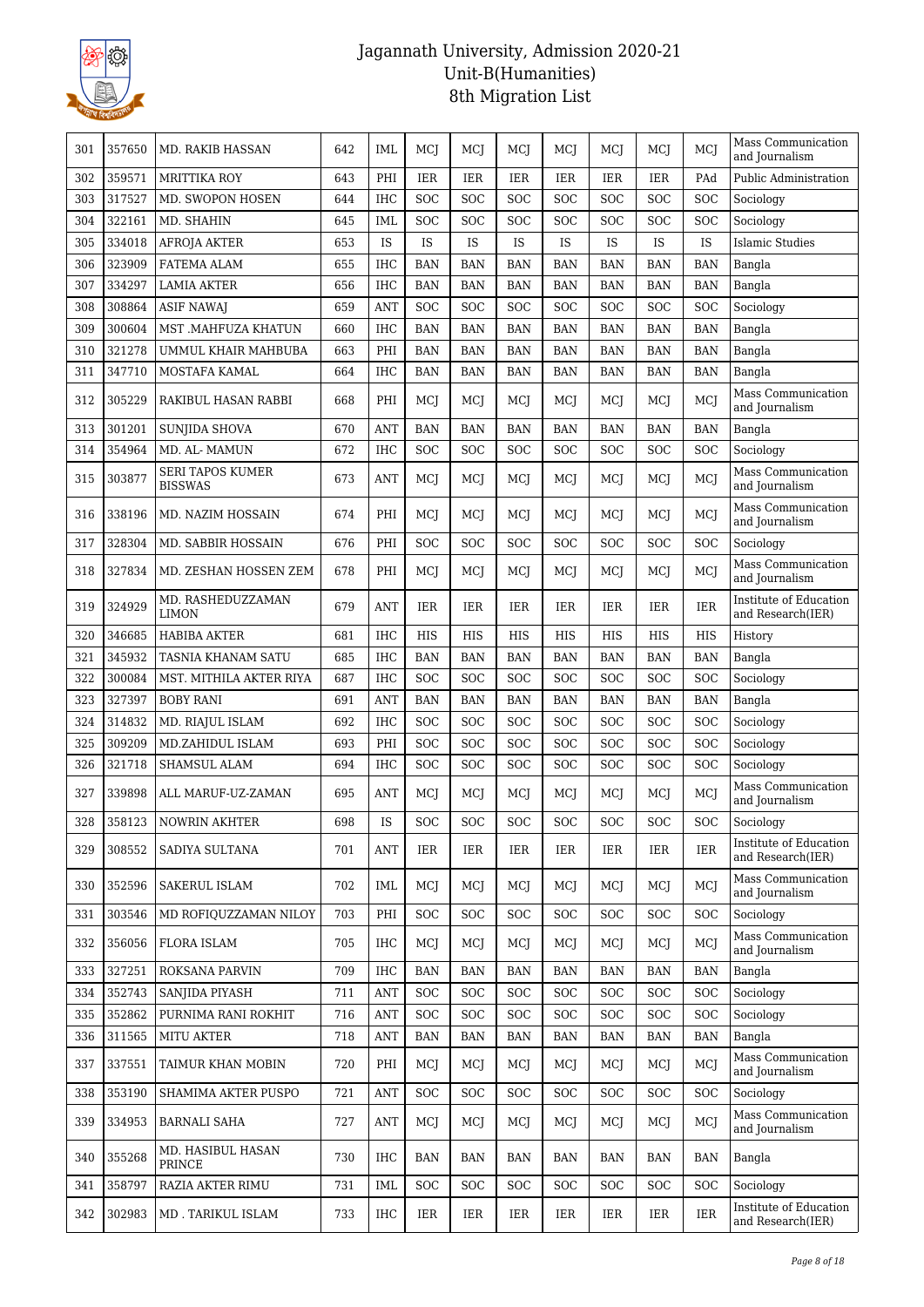

| 343 | 329126 | MD. EYASIN HOSSAIN                     | 735 | IHC        | MCJ        | MCJ        | MCJ        | MCJ        | MCJ        | MCJ        | MCJ        | Mass Communication<br>and Journalism        |
|-----|--------|----------------------------------------|-----|------------|------------|------------|------------|------------|------------|------------|------------|---------------------------------------------|
| 344 | 318149 | MD. AINUL ISLAM                        | 736 | <b>IHC</b> | <b>MCI</b> | MCI        | MCI        | MCI        | MCI        | MCI        | MCJ        | Mass Communication<br>and Journalism        |
| 345 | 321787 | <b>IMRAN SIKDER</b>                    | 737 | <b>IHC</b> | <b>BAN</b> | <b>BAN</b> | <b>BAN</b> | <b>BAN</b> | <b>BAN</b> | <b>BAN</b> | <b>BAN</b> | Bangla                                      |
| 346 | 308775 | <b>ASMA UL HUSNA</b>                   | 738 | <b>ANT</b> | MCJ        | MCJ        | MCJ        | MCJ        | MCJ        | MCJ        | MCJ        | Mass Communication<br>and Journalism        |
| 347 | 346852 | RAHELI YESMIN PANNA                    | 740 | IML        | IML        | IML        | IML        | <b>IML</b> | IML        | IML        | <b>IML</b> | Institute of Modern<br>Language(IML)        |
| 348 | 364895 | MD. RASEL                              | 741 | <b>ANT</b> | <b>IER</b> | <b>IER</b> | <b>IER</b> | <b>IER</b> | IER        | <b>IER</b> | <b>IER</b> | Institute of Education<br>and Research(IER) |
| 349 | 357955 | MST. HALIMA YESMIN                     | 742 | <b>IS</b>  | <b>BAN</b> | <b>BAN</b> | <b>BAN</b> | <b>BAN</b> | <b>BAN</b> | <b>BAN</b> | <b>BAN</b> | Bangla                                      |
| 350 | 342135 | <b>RANI AKTER</b>                      | 744 | <b>IHC</b> | <b>BAN</b> | <b>BAN</b> | <b>BAN</b> | <b>BAN</b> | <b>BAN</b> | <b>BAN</b> | <b>BAN</b> | Bangla                                      |
| 351 | 324528 | SHAMIMA AKTER                          | 746 | PHI        | <b>SOC</b> | <b>SOC</b> | <b>SOC</b> | <b>SOC</b> | SOC        | <b>SOC</b> | <b>SOC</b> | Sociology                                   |
| 352 | 324358 | MD. FAYSAL RAHMAN                      | 747 | <b>IHC</b> | <b>BAN</b> | <b>BAN</b> | <b>BAN</b> | <b>BAN</b> | <b>BAN</b> | <b>BAN</b> | <b>BAN</b> | Bangla                                      |
| 353 | 366431 | FARAH LAMISA SRISTY                    | 748 | PHI        | PHI        | PHI        | PHI        | PHI        | PHI        | PHI        | PHI        | Philosophy                                  |
| 354 | 330154 | NASIR UDDIN MOHAMMAD<br>ZABIR          | 749 | IML        | BAN        | BAN        | <b>BAN</b> | BAN        | <b>BAN</b> | <b>BAN</b> | <b>BAN</b> | Bangla                                      |
| 355 | 321493 | ANTOR KUMAR SHORMA                     | 751 | PHI        | <b>IER</b> | <b>IER</b> | <b>IER</b> | <b>IER</b> | IER        | <b>IER</b> | <b>IER</b> | Institute of Education<br>and Research(IER) |
| 356 | 336768 | <b>JAHANGIR ALAM RAJ</b>               | 752 | <b>IHC</b> | MCJ        | MCJ        | MCJ        | MCJ        | MCJ        | MCJ        | MCJ        | Mass Communication<br>and Journalism        |
| 357 | 300225 | SHIRINA KHATUN                         | 754 | <b>IHC</b> | SOC        | SOC        | SOC        | SOC        | SOC        | <b>SOC</b> | SOC        | Sociology                                   |
| 358 | 315205 | RAM CHANDRA RAY                        | 755 | PHI        | <b>MCI</b> | MCI        | MCI        | MCI        | MCI        | MCI        | MCI        | Mass Communication<br>and Journalism        |
| 359 | 300090 | MST AYESHA ISLAM                       | 756 | PHI        | <b>MCI</b> | MCI        | MCI        | MCI        | MCI        | MCI        | MCJ        | Mass Communication<br>and Journalism        |
| 360 | 324790 | AYUBUR RAHMAN                          | 757 | <b>IHC</b> | MCJ        | MCJ        | MCJ        | MCJ        | MCJ        | MCJ        | MCJ        | Mass Communication<br>and Journalism        |
| 361 | 362082 | <b>DOLA AKTER</b>                      | 758 | IS         | <b>SW</b>  | SW         | <b>SW</b>  | SW         | <b>SW</b>  | SW         | SW         | Social Work                                 |
| 362 | 329529 | MD. NOWAZ SHARIF                       | 759 | IS         | MCI        | MCI        | MCJ        | MCI        | MCI        | MCI        | MCJ        | Mass Communication<br>and Journalism        |
| 363 | 328406 | TAUFIQ IMROZ                           | 760 | <b>ANT</b> | SOC        | <b>SOC</b> | <b>SOC</b> | SOC        | SOC        | <b>SOC</b> | SOC        | Sociology                                   |
| 364 | 327368 | ABU MUSA MD. SAFIULLAH<br><b>SAYEM</b> | 761 | <b>IHC</b> | <b>BAN</b> | <b>BAN</b> | <b>BAN</b> | <b>BAN</b> | <b>BAN</b> | <b>BAN</b> | <b>BAN</b> | Bangla                                      |
| 365 | 318000 | MD. ABDUR RAZZAK                       | 764 | <b>IHC</b> | SW         | SW         | <b>SW</b>  | SW         | SW         | SW         | SW         | Social Work                                 |
| 366 | 357584 | MD. ZAKIR HOSSAIN                      | 766 | PHI        | SOC        | SOC        | SOC        | SOC        | SOC        | SOC        | SOC        | Sociology                                   |
| 367 | 338406 | MAHMUDUL HASAN                         | 769 | <b>ANT</b> | MCI        | MCJ        | MCJ        | MCJ        | MCI        | MCJ        | MCJ        | Mass Communication<br>and Journalism        |
| 368 | 358324 | MOST. AFIYA KHATUN                     | 770 | IHC        | <b>SOC</b> | SOC        | <b>SOC</b> | <b>SOC</b> | SOC        | <b>SOC</b> | SOC        | Sociology                                   |
| 369 | 339270 | <b>MAHTHIR SUN</b>                     | 771 | PHI        | MCJ        | MCJ        | MCJ        | MCJ        | MCJ        | MCJ        | MCJ        | Mass Communication<br>and Journalism        |
| 370 | 342397 | HIRAMONI AKTER                         | 773 | IHC        | BAN        | BAN        | BAN        | BAN        | <b>BAN</b> | <b>BAN</b> | BAN        | Bangla                                      |
| 371 | 308324 | <b>JESIA KHATUN</b>                    | 775 | <b>ANT</b> | <b>SOC</b> | <b>SOC</b> | <b>SOC</b> | SOC        | SOC        | <b>SOC</b> | <b>SOC</b> | Sociology                                   |
| 372 | 324698 | <b>MONIR HOSSEN</b>                    | 776 | <b>ANT</b> | MCI        | MCJ        | MCI        | MCJ        | MCI        | MCJ        | MCJ        | Mass Communication<br>and Journalism        |
| 373 | 332656 | <b>IVAN TAHSEEB</b>                    | 783 | PHI        | MCJ        | MCJ        | MCJ        | MCI        | MCJ        | MCJ        | MCJ        | Mass Communication<br>and Journalism        |
| 374 | 317386 | <b>ABDUS SAMAD</b>                     | 788 | <b>ANT</b> | <b>SOC</b> | <b>SOC</b> | <b>SOC</b> | <b>SOC</b> | SOC        | <b>SOC</b> | <b>SOC</b> | Sociology                                   |
| 375 | 333975 | <b>SAMIA AKTER</b>                     | 789 | IS         | MCJ        | MCJ        | MCJ        | MCI        | MCJ        | MCJ        | MCJ        | Mass Communication<br>and Journalism        |
| 376 | 315198 | MD. ZAHID HASAN                        | 793 | PHI        | <b>BAN</b> | <b>BAN</b> | <b>BAN</b> | <b>BAN</b> | <b>BAN</b> | <b>BAN</b> | <b>BAN</b> | Bangla                                      |
| 377 | 300440 | TAJKIA AKTER                           | 794 | IS         | BAN        | BAN        | BAN        | BAN        | <b>BAN</b> | BAN        | <b>BAN</b> | Bangla                                      |
| 378 | 302567 | MD RUBEL HOSEN                         | 797 | IS         | IER        | IER        | IER        | IER        | IER        | IER        | IER        | Institute of Education<br>and Research(IER) |
| 379 | 335469 | NAFISA TASNIM                          | 798 | ANT        | IER        | IER        | IER        | IER        | IER        | IER        | IER        | Institute of Education<br>and Research(IER) |
|     |        |                                        |     |            |            |            |            |            |            |            |            |                                             |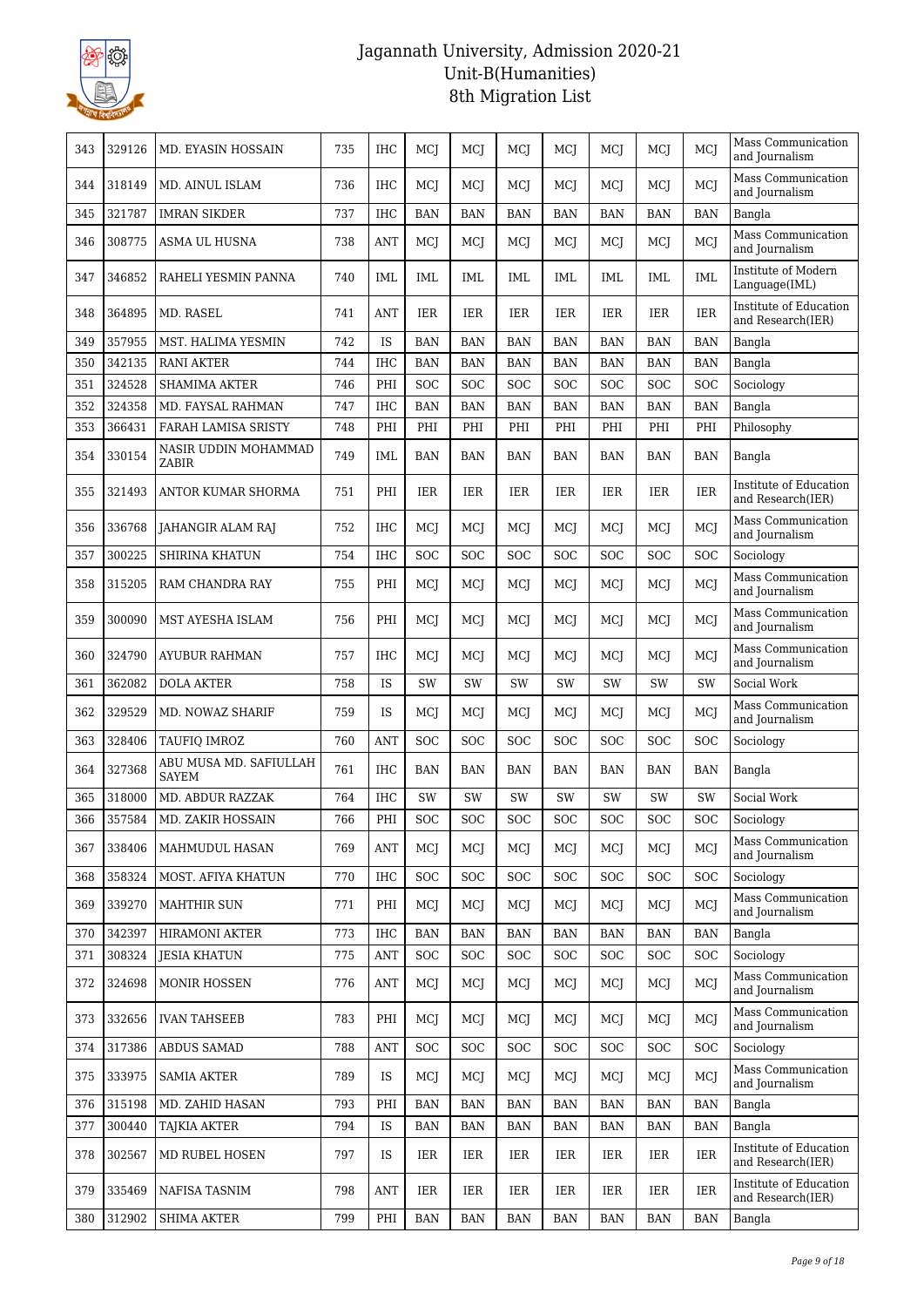

| 381 | 346417 | <b>BANOSRI SARKER</b>          | 804 | PHI       | <b>BAN</b> | <b>BAN</b> | <b>BAN</b> | <b>BAN</b> | <b>BAN</b> | <b>BAN</b> | <b>BAN</b> | Bangla                                      |
|-----|--------|--------------------------------|-----|-----------|------------|------------|------------|------------|------------|------------|------------|---------------------------------------------|
| 382 | 315041 | <b>ISTIAK AHAMMOD</b>          | 811 | PHI       | HIS        | HIS        | HIS        | HIS        | <b>HIS</b> | HIS        | HIS        | History                                     |
| 383 | 351849 | MOHAMMED IBRAHIM               | 817 | <b>IS</b> | MCJ        | MCJ        | MCJ        | MCI        | MCJ        | MCJ        | MCJ        | Mass Communication<br>and Journalism        |
| 384 | 332668 | MAHEDI HASAN                   | 819 | PHI       | MCJ        | MCI        | MCJ        | MCJ        | MCI        | MCJ        | MCJ        | Mass Communication<br>and Journalism        |
| 385 | 300119 | SABRINA SULTANA TISHA          | 820 | IS        | SOC        | SOC        | SOC        | SOC        | SOC        | SOC        | SOC        | Sociology                                   |
| 386 | 354733 | MOSFIOUR RAHMAN<br><b>EMON</b> | 821 | PHI       | MCI        | MCJ        | MCJ        | MCI        | MCI        | MCI        | MCJ        | Mass Communication<br>and Journalism        |
| 387 | 320352 | MOST. JUBAIDA SIDDIKA          | 822 | PHI       | SOC        | <b>SOC</b> | <b>SOC</b> | SOC        | <b>SOC</b> | <b>SOC</b> | SOC        | Sociology                                   |
| 388 | 341686 | AYESHA AKTHER                  | 825 | IS        | SOC        | SOC        | SOC        | SOC        | SOC        | <b>SOC</b> | SOC        | Sociology                                   |
| 389 | 364048 | <b>MARIUM MUNIA</b>            | 826 | PHI       | <b>BAN</b> | <b>BAN</b> | <b>BAN</b> | <b>BAN</b> | <b>BAN</b> | <b>BAN</b> | <b>BAN</b> | Bangla                                      |
| 390 | 352701 | <b>DOLA KHATUN</b>             | 827 | IS        | <b>BAN</b> | <b>BAN</b> | <b>BAN</b> | <b>BAN</b> | <b>BAN</b> | <b>BAN</b> | <b>BAN</b> | Bangla                                      |
| 391 | 331053 | SUMAIYA JANNAT MOHIMA          | 829 | <b>IS</b> | MCI        | MCJ        | MCJ        | MCI        | MCI        | MCJ        | MCJ        | Mass Communication<br>and Journalism        |
| 392 | 317691 | MD. SAHINUR RAHMAN             | 832 | IS        | <b>HIS</b> | HIS        | <b>BAN</b> | <b>BAN</b> | <b>BAN</b> | <b>BAN</b> | <b>BAN</b> | Bangla                                      |
| 393 | 363137 | MD. JUNAET SHEIKH              | 836 | IS        | MCJ        | MCJ        | MCJ        | MCJ        | MCI        | MCJ        | MCJ        | Mass Communication<br>and Journalism        |
| 394 | 362866 | MAHMUDUZZAMAN PAVEL            | 837 | IS        | HIS        | HIS        | <b>BAN</b> | <b>BAN</b> | <b>BAN</b> | <b>BAN</b> | <b>BAN</b> | Bangla                                      |
| 395 | 300754 | PANNA KHATUN                   | 841 | IS        | SOC        | SOC        | SOC        | SOC        | SOC        | <b>SOC</b> | SOC        | Sociology                                   |
| 396 | 344699 | MD IMRAN HOSSAIN               | 842 | IS        | ANT        | <b>ANT</b> | <b>ANT</b> | <b>BAN</b> | <b>BAN</b> | <b>BAN</b> | <b>BAN</b> | Bangla                                      |
| 397 | 308765 | <b>NASRIN KHATUN</b>           | 845 | IS        | HIS        | HIS        | HIS        | <b>BAN</b> | <b>BAN</b> | <b>BAN</b> | <b>BAN</b> | Bangla                                      |
| 398 | 303387 | M.A. MALEK                     | 846 | <b>IS</b> | SOC        | MCJ        | MCJ        | MCI        | MCI        | MCJ        | MCJ        | Mass Communication<br>and Journalism        |
| 399 | 336776 | NAIMUR RAHMAN ANIK             | 850 | <b>IS</b> | IHC        | <b>IHC</b> | <b>IHC</b> | IHC        | <b>IHC</b> | <b>IHC</b> | <b>IHC</b> | Islamic History and<br>Culture              |
| 400 | 339862 | MD. SHAHIN                     | 851 |           | <b>HIS</b> | <b>HIS</b> | MCJ        | MCJ        | MCI        | MCJ        | MCJ        | Mass Communication<br>and Journalism        |
| 401 | 344366 | TAEBA KHATUN                   | 852 |           | SOC        | SOC        | <b>SOC</b> | SOC        | SOC        | <b>SOC</b> | SOC        | Sociology                                   |
| 402 | 311939 | <b>BORKAT ULLAH</b>            | 855 |           | SOC        | <b>SOC</b> | MCJ        | MCI        | MCI        | MCJ        | MCJ        | Mass Communication<br>and Journalism        |
| 403 | 362757 | MD. HASSAN MAHMUD              | 856 |           | SW         | <b>SOC</b> | <b>SOC</b> | SOC        | SOC        | <b>SOC</b> | SOC        | Sociology                                   |
| 404 | 340366 | OMAR FARUK                     | 858 |           | SW         | <b>SOC</b> | MCJ        | MCI        | MCI        | MCJ        | MCJ        | Mass Communication<br>and Journalism        |
| 405 | 338317 | <b>MD IKBAL HOSSEN</b>         | 862 |           | <b>HIS</b> | SOC        | <b>SOC</b> | SOC        | SOC        | SOC        | <b>SOC</b> | Sociology                                   |
| 406 | 358115 | <b>LATA AKHTER</b>             | 863 |           | HIS        | HIS        | HIS        | MCJ        | MCJ        | MCJ        | MCJ        | Mass Communication<br>and Journalism        |
| 407 | 359034 | PARISHA KHATUN                 | 864 |           | SW         | SOC        | SOC        | SOC        | <b>SOC</b> | <b>SOC</b> | SOC        | Sociology                                   |
| 408 | 342979 | MD. TANJIL AHAMMAD             | 865 |           | IML        | <b>SOC</b> | <b>SOC</b> | MCI        | MCJ        | MCJ        | MCJ        | Mass Communication<br>and Journalism        |
| 409 | 311970 | UMMA HABIBA NOUSHIN            | 867 |           | SW         | IER        | IER        | IER        | IER        | <b>IER</b> | IER        | Institute of Education<br>and Research(IER) |
| 410 | 356566 | MST. AHASANUN NAHAR            | 868 |           | SW         | <b>SOC</b> | <b>SOC</b> | <b>BAN</b> | BAN        | BAN        | <b>BAN</b> | Bangla                                      |
| 411 | 334807 | TAJNOOR BHUIYAN                | 870 |           | SW         | SW         | SOC        | <b>SOC</b> | <b>SOC</b> | <b>SOC</b> | SOC        | Sociology                                   |
| 412 | 335215 | <b>TANIA</b>                   | 872 |           | IML        | IML        | IML        | IML        | IML        | IML        | <b>IML</b> | Institute of Modern<br>Language(IML)        |
| 413 | 303155 | YEASIN ALI                     | 882 |           | SW         | SW         | SW         | SW         | SW         | SW         | SW         | Social Work                                 |
| 414 | 301679 | MISS NISRAT JAHAN LIZA         | 883 |           | HIS        | HIS        | <b>SOC</b> | <b>SOC</b> | <b>SOC</b> | <b>SOC</b> | <b>SOC</b> | Sociology                                   |
| 415 | 366473 | <b>JANNATUL NAZNIN</b>         | 885 |           | SW         | SW         | SW         | <b>SOC</b> | <b>SOC</b> | <b>SOC</b> | SOC        | Sociology                                   |
| 416 | 331597 | NAFISA TAKIA ZANNAT            | 886 |           | SW         | SW         | IER        | IER        | IER        | <b>IER</b> | IER        | Institute of Education<br>and Research(IER) |
| 417 | 313158 | MD. MIZANUR RAHMAN             | 887 |           | HIS        | HIS        | HIS        | MCJ        | MCJ        | MCJ        | MCJ        | Mass Communication<br>and Journalism        |
| 418 | 334442 | <b>SWEETY AKTER</b>            | 888 |           | SW         | SW         | SW         | BAN        | BAN        | BAN        | <b>BAN</b> | Bangla                                      |
| 419 | 341881 | SADIA SULTANA KAKON            | 889 |           | IHC        | IHC        | IHC        | IHC        | IHC        | IHC        | IHC        | Islamic History and<br>Culture              |
| 420 | 301525 | NUSRAT NAHAR SITHI             | 890 |           | HIS        | HIS        | HIS        | HIS        | HIS        | HIS        | HIS        | History                                     |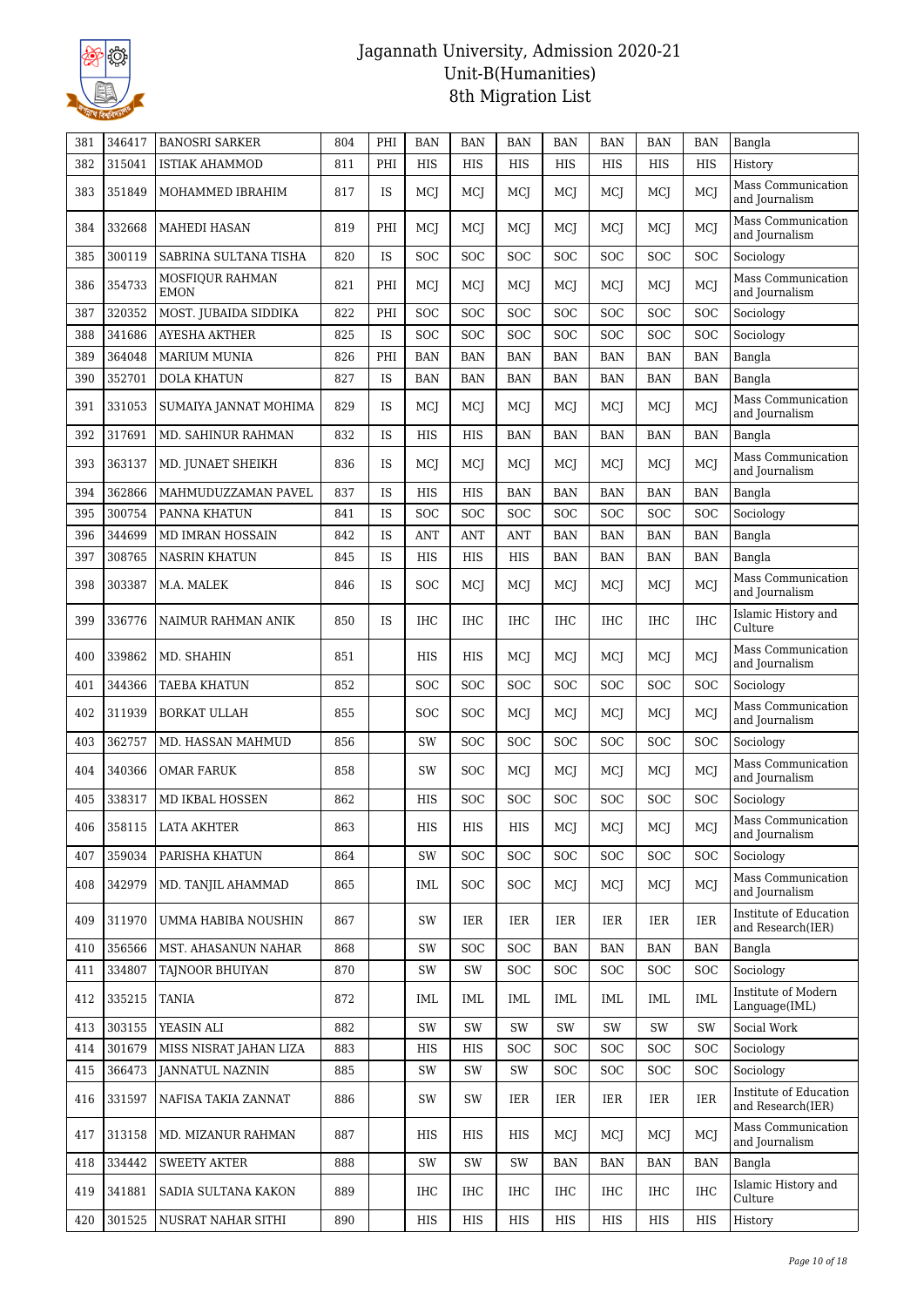

| 421 | 349281 | MD.AL-KAIUM SIAM                 | 891 | HIS        | HIS        | HIS                | <b>BAN</b>         | <b>BAN</b> | <b>BAN</b> | <b>BAN</b>    | Bangla                                      |
|-----|--------|----------------------------------|-----|------------|------------|--------------------|--------------------|------------|------------|---------------|---------------------------------------------|
| 422 | 347625 | <b>MEZANUR RAHMAN</b>            | 892 | SW         | SW         | SW                 | <b>BAN</b>         | <b>BAN</b> | <b>BAN</b> | <b>BAN</b>    | Bangla                                      |
| 423 | 326489 | UMMEA AMINA                      | 894 | <b>ANT</b> | <b>ANT</b> | <b>ANT</b>         | IER                | <b>IER</b> | IER        | <b>IER</b>    | Institute of Education<br>and Research(IER) |
| 424 | 312578 | MD. JAHID HASAN FAHIM            | 897 | <b>HIS</b> | <b>HIS</b> | <b>HIS</b>         | SOC                | SOC        | SOC        | SOC           | Sociology                                   |
| 425 | 308818 | POPY RANI DAS                    | 899 | SW         | SW         | SW                 | SOC                | <b>SOC</b> | <b>SOC</b> | <b>SOC</b>    | Sociology                                   |
| 426 | 358407 | MST. HANUFA HENA RIPA            | 901 | HIS        | <b>HIS</b> | HIS                | SOC                | SOC        | <b>SOC</b> | SOC           | Sociology                                   |
| 427 | 334424 | TANZILA KHANOM                   | 902 | SW         | SW         | SW                 | SW                 | SW         | SW         | SW            | Social Work                                 |
| 428 | 366781 | <b>MUNNI KHATUN</b>              | 903 | IML        | IML        | IML                | IER                | <b>BAN</b> | <b>BAN</b> | <b>BAN</b>    | Bangla                                      |
| 429 | 349214 | MD. TOFFAEL HOSSEN               | 904 | SW         | SW         | SW                 | SW                 | <b>BAN</b> | <b>BAN</b> | <b>BAN</b>    | Bangla                                      |
| 430 | 360637 | MOST. AKHI AKTER BANNA           | 905 | HIS        | HIS        | HIS                | <b>HIS</b>         | HIS        | HIS        | HIS           | History                                     |
| 431 | 356256 | ROKEYA KHATUN                    | 909 | SW         | SW         | SW                 | SW                 | <b>SW</b>  | SW         | SW            | Social Work                                 |
| 432 | 302156 | MD. ARIFUL ISLAM                 | 910 | SW         | SW         | SW                 | SW                 | SW         | SW         | SW            | Social Work                                 |
| 433 | 310835 | <b>AFSANA MIMI</b>               | 913 | HIS        | HIS        | HIS                | HIS                | <b>BAN</b> | <b>BAN</b> | <b>BAN</b>    | Bangla                                      |
| 434 | 341717 | SUMAIYA TABASSUM<br><b>TARIN</b> | 914 | IHC        | <b>IHC</b> | <b>IHC</b>         | <b>IHC</b>         | <b>IHC</b> | <b>IHC</b> | <b>BAN</b>    | Bangla                                      |
| 435 | 335896 | MITUL HOSSAIN                    | 915 | <b>SW</b>  | SW         | SW                 | <b>SOC</b>         | SOC        | <b>SOC</b> | SOC           | Sociology                                   |
| 436 | 360356 | MD. JONY KHANDOKAR               | 916 | SW         | SW         | SW                 | SW                 | SW         | SW         | SW            | Social Work                                 |
| 437 | 346451 | ARPITA CHAKRABORTY               | 917 | IML        | <b>IML</b> | IML                | IER                | IER        | IER        | IER           | Institute of Education<br>and Research(IER) |
| 438 | 302915 | MD. TAJMIM ALAM                  | 920 | SW         | SW         | SW                 | <b>SOC</b>         | SOC        | <b>SOC</b> | SOC           | Sociology                                   |
| 439 | 334198 | SANJIDA AKTER                    | 921 | IHC        | <b>IHC</b> | <b>IHC</b>         | IHC                | IHC        | IHC        | <b>IHC</b>    | Islamic History and<br>Culture              |
| 440 | 346159 | FARJANA KHATUN                   | 922 | SW         | SW         | SW                 | IER                | IER        | IER        | IER           | Institute of Education<br>and Research(IER) |
| 441 | 303196 | MD ARAFAT HOSSAIN                | 925 | SW         | SW         | SW                 | <b>SOC</b>         | SOC        | <b>SOC</b> | <b>SOC</b>    | Sociology                                   |
| 442 | 356631 | <b>SADIA NAJNIN</b>              | 927 | HIS        | HIS        | HIS                | <b>HIS</b>         | HIS        | HIS        | HIS           | History                                     |
| 443 | 334106 | RAHNUMA NURAIN<br><b>BUSHRA</b>  | 928 | HIS        | HIS        | HIS                | SOC                | SOC        | <b>SOC</b> | SOC           | Sociology                                   |
| 444 | 317817 | MD. TOUFIQ HASAN                 | 929 | SW         | SW         | SW                 | SW                 | SW         | SW         | SW            | Social Work                                 |
| 445 | 341084 | SHAHADAT HOSEN                   | 930 | HIS        | HIS        | <b>HIS</b>         | SOC                | SOC        | <b>SOC</b> | <b>SOC</b>    | Sociology                                   |
| 446 | 325875 | <b>SAZIB KARMAKAR</b>            | 931 | HIS        | HIS        | HIS                | <b>SOC</b>         | <b>SOC</b> | <b>SOC</b> | <b>SOC</b>    | Sociology                                   |
| 447 | 303091 | MD. JINNATUL ISLAM               | 932 | HIS        | HIS        | HIS                | HIS                | MCJ        | MCJ        | MCJ           | Mass Communication<br>and Journalism        |
| 448 | 334213 | MEHRUN NESA                      | 936 | SW         | SW         | $\text{SW}\xspace$ | $\text{SW}\xspace$ | SW         | SW         | $\mathrm{SW}$ | Social Work                                 |
| 449 | 316327 | MD. HUMAYUN KABIR                | 939 | SW         | SW         | SW                 | SW                 | <b>SOC</b> | <b>SOC</b> | <b>SOC</b>    | Sociology                                   |
| 450 | 338015 | MD. RIAZ UDDIN                   | 944 | SW         | SW         | SW                 | SW                 | SOC        | MCJ        | MCJ           | Mass Communication<br>and Journalism        |
| 451 | 365112 | MD. OMAR FARUK KHAN              | 945 | IHC        | IHC        | IHC                | IHC                | IHC        | <b>IHC</b> | <b>IHC</b>    | Islamic History and<br>Culture              |
| 452 | 308102 | AMENA KHATUN ASHA                | 951 | SW         | SW         | SW                 | SW                 | SW         | <b>SOC</b> | <b>SOC</b>    | Sociology                                   |
| 453 | 328761 | MD. MITHU ALI                    | 952 | SW         | SW         | SW                 | SW                 | SW         | SW         | SW            | Sociology                                   |
| 454 | 318870 | MD. ABU SUFIEN SARKER            | 955 | SW         | SW         | SW                 | SW                 | SW         | SW         | SW            | Social Work                                 |
| 455 | 342292 | FARZANA AKTER                    | 958 | IHC        | IHC        | IHC                | IHC                | IHC        | IHC        | <b>IHC</b>    | Islamic History and<br>Culture              |
| 456 | 364055 | <b>BRISTI DEVI</b>               | 959 | SW         | SW         | SW                 | SW                 | SW         | SW         | SW            | Sociology                                   |
| 457 | 359267 | SHANTONA BEGUM MISTY             | 960 | HIS        | SW         | SW                 | SW                 | SW         | SW         | SW            | Sociology                                   |
| 458 | 335146 | HAFSAAKTER                       | 961 | IHC        | <b>IHC</b> | <b>IHC</b>         | IHC                | IHC        | <b>IHC</b> | <b>IHC</b>    | Islamic History and<br>Culture              |
| 459 | 326748 | MD. ROCKY HOSSAIN                | 963 | HIS        | HIS        | HIS                | HIS                | HIS        | HIS        | HIS           | History                                     |
| 460 | 311288 | FATEMA AKTER JOTHI               | 966 | ANT        | ANT        | ANT                | <b>ANT</b>         | ANT        | ANT        | ANT           | Anthropology                                |
| 461 | 302219 | MD EKRAMUL HAQUE                 | 970 | HIS        | HIS        | HIS                | HIS                | HIS        | HIS        | HIS           | History                                     |
| 462 | 302702 | MD TUSHER ALI                    | 971 | PHI        | PHI        | PHI                | PHI                | PHI        | PHI        | PHI           | Philosophy                                  |
| 463 | 362404 | MD. NAYEM                        | 972 | HIS        | HIS        | HIS                | HIS                | HIS        | HIS        | HIS           | History                                     |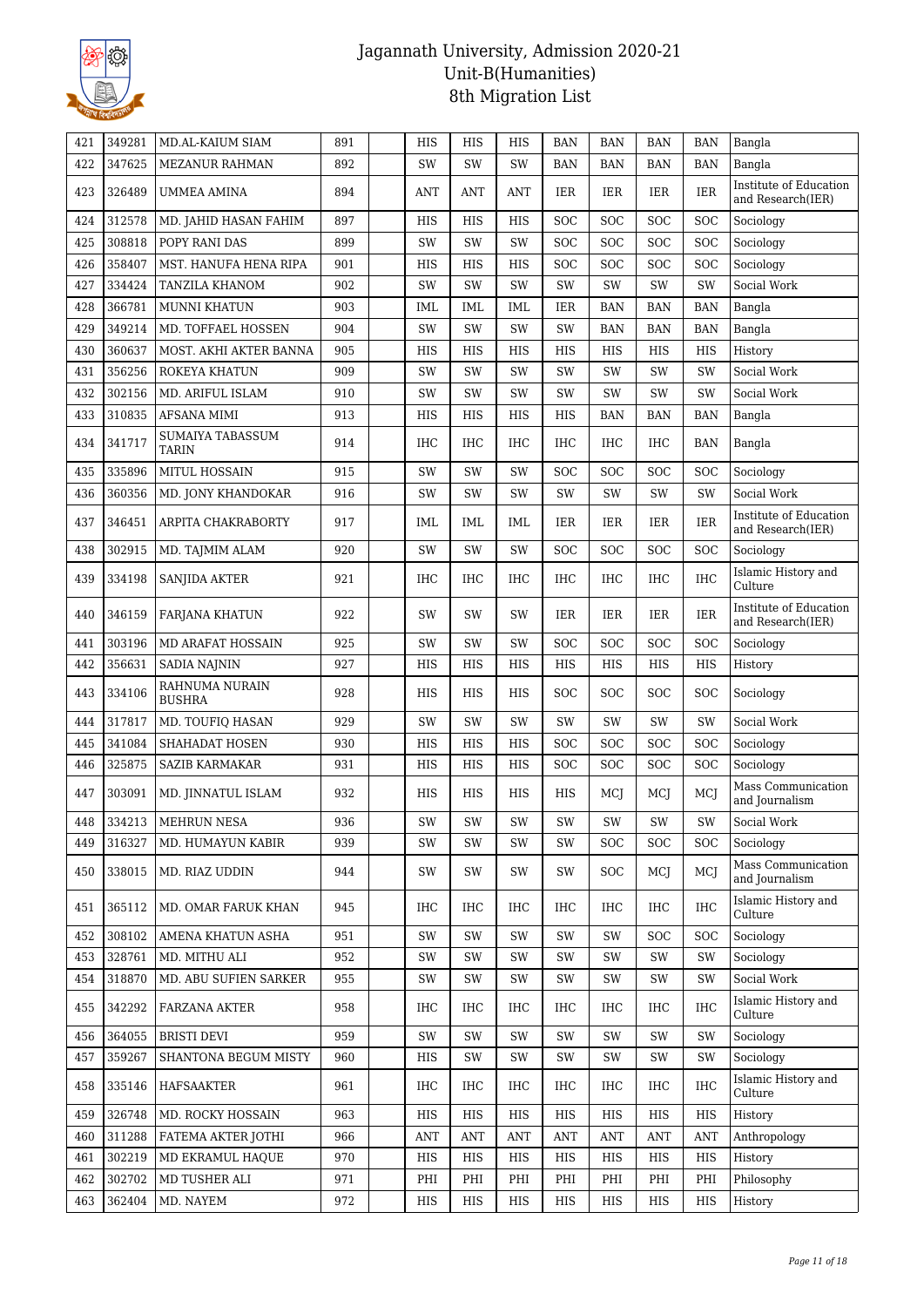

| 464 | 303531 | AKIDUL MOLLIK                      | 973  | <b>IHC</b> | <b>IHC</b> | <b>IHC</b> | <b>IHC</b> | <b>IHC</b> | <b>IHC</b> | <b>IHC</b> | Islamic History and<br>Culture              |
|-----|--------|------------------------------------|------|------------|------------|------------|------------|------------|------------|------------|---------------------------------------------|
| 465 | 364834 | MD.ENAMUL HAQUE                    | 974  | PHI        | SW         | <b>SW</b>  | SW         | <b>IER</b> | <b>IER</b> | <b>IER</b> | Institute of Education<br>and Research(IER) |
| 466 | 346073 | TOMA RANI SHIL                     | 977  | <b>HIS</b> | <b>HIS</b> | <b>HIS</b> | <b>HIS</b> | <b>HIS</b> | <b>HIS</b> | <b>HIS</b> | History                                     |
| 467 | 313193 | MD. SHADIN AHMED JOY               | 981  | <b>IHC</b> | IHC        | <b>IHC</b> | <b>IHC</b> | <b>IHC</b> | <b>IHC</b> | IHC        | Islamic History and<br>Culture              |
| 468 | 318259 | MD. SHAHIN ALAM                    | 986  | HIS        | SW         | SW         | SW         | SW         | SW         | SW         | Social Work                                 |
| 469 | 359523 | MD. SHOHIDUL ISLAM                 | 990  | HIS        | HIS        | HIS        | HIS        | HIS        | HIS        | HIS        | History                                     |
| 470 | 329124 | MD. GOLAM RABBANI<br><b>SARKAR</b> | 991  | IML        | IML        | IML        | IML        | <b>IER</b> | <b>IER</b> | MCJ        | Mass Communication<br>and Journalism        |
| 471 | 301611 | TANZIM AHMED TUHIN                 | 993  | HIS        | SW         | SW         | SW         | <b>SW</b>  | SW         | SW         | Social Work                                 |
| 472 | 334646 | NUSRAT BILLAH                      | 994  | <b>IHC</b> | SW         | SW         | SW         | SW         | SW         | MCI        | Mass Communication<br>and Journalism        |
| 473 | 300186 | MST. JANNATUL<br><b>FERDAOUS</b>   | 998  | HIS        | HIS        | HIS        | HIS        | <b>HIS</b> | HIS        | HIS        | History                                     |
| 474 | 323263 | <b>SOHEL RANA</b>                  | 999  | IML        | SW         | SW         | SW         | SW         | SW         | SW         | Social Work                                 |
| 475 | 324263 | AFROJA AKTER ACHOL                 | 1000 | <b>IHC</b> | <b>IHC</b> | <b>IHC</b> | IHC        | <b>IHC</b> | <b>IHC</b> | <b>IHC</b> | Islamic History and<br>Culture              |
| 476 | 356103 | <b>MUSLIMA KHATUN</b>              | 1001 | <b>IHC</b> | <b>IHC</b> | <b>IHC</b> | <b>IHC</b> | <b>IHC</b> | <b>IHC</b> | <b>IHC</b> | Mass Communication<br>and Journalism        |
| 477 | 326409 | UMMA AMARA ISLAM                   | 1004 | <b>ANT</b> | <b>ANT</b> | <b>ANT</b> | <b>ANT</b> | <b>ANT</b> | <b>ANT</b> | <b>IER</b> | Institute of Education<br>and Research(IER) |
| 478 | 313351 | MOST. RAJINA KHATUN                | 1007 | IML        | SW         | SW         | SW         | SW         | SW         | SW         | Mass Communication<br>and Journalism        |
| 479 | 312479 | MD. NAZMUL SIKDER                  | 1008 | HIS        | SW         | <b>SW</b>  | SW         | <b>SW</b>  | SW         | SW         | Social Work                                 |
| 480 | 315495 | MD. SAJEDUR RAHMAN                 | 1009 | <b>ANT</b> | <b>ANT</b> | <b>ANT</b> | <b>ANT</b> | <b>ANT</b> | <b>ANT</b> | <b>ANT</b> | Mass Communication<br>and Journalism        |
| 481 | 355606 | <b>EAMIN MIA</b>                   | 1011 | <b>IHC</b> | <b>IHC</b> | <b>IHC</b> | <b>IHC</b> | <b>IHC</b> | <b>IHC</b> | IHC        | Islamic History and<br>Culture              |
| 482 | 339186 | <b>ROBIN</b>                       | 1013 | IML        | SW         | SW         | SW         | <b>SW</b>  | SW         | SW         | Social Work                                 |
| 483 | 364675 | TOUHID AHMED RIKON                 | 1017 | HIS        | SW         | SW         | SW         | SW         | SW         | SW         | Social Work                                 |
| 484 | 346020 | MARGIA ANGUM NIPO                  | 1018 | <b>HIS</b> | HIS        | <b>HIS</b> | <b>HIS</b> | HIS        | <b>HIS</b> | HIS        | History                                     |
| 485 | 320507 | <b>ISRAT JAHAN MEEM</b>            | 1019 | <b>IHC</b> | <b>IHC</b> | <b>IHC</b> | IHC        | <b>IHC</b> | <b>IHC</b> | <b>IHC</b> | Islamic History and<br>Culture              |
| 486 | 348696 | MD. NAFIZ MIA                      | 1026 | <b>ANT</b> | SW         | SW         | SW         | SW         | SW         | SW         | Social Work                                 |
| 487 | 358276 | UMME AMMARA BITHI                  | 1029 | HIS        | SW         | SW         | SW         | <b>SW</b>  | SW         | SW         | Social Work                                 |
| 488 | 334621 | MARIYA AKTER TAMANNA               | 1030 | IML        | IML        | IML        | IML        | IML        | IML        | IER        | Institute of Education<br>and Research(IER) |
| 489 | 345114 | MD. NAEEM MIA                      | 1031 | ANT        | SW         | SW         | SW         | SW         | SW         | SW         | Social Work                                 |
| 490 | 357136 | MD. MAMUN HOSSAIN                  | 1033 | PHI        | PHI        | PHI        | PHI        | PHI        | PHI        | PHI        | Philosophy                                  |
| 491 | 326154 | SONDHI KUNDU                       | 1034 | PHI        | SW         | SW         | SW         | SW         | SW         | SW         | Social Work                                 |
| 492 | 309180 | TAJUL ISLAM TASIN                  | 1037 | <b>ANT</b> | SW         | SW         | SW         | SW         | SW         | SW         | Social Work                                 |
| 493 | 309285 | MD. EASIN ALI                      | 1040 | IHC        | SW         | SW         | SW         | SW         | SW         | SW         | Social Work                                 |
| 494 | 358205 | SHARMILI SHARMIN                   | 1042 | PHI        | SW         | SW         | SW         | SW         | SW         | SW         | Social Work                                 |
| 495 | 300278 | SHATHI SAHA                        | 1043 | IHC        | SW         | SW         | SW         | SW         | SW         | SW         | Social Work                                 |
| 496 | 308034 | JANNATI NAIMA JIM                  | 1045 | <b>ANT</b> | HIS        | HIS        | HIS        | HIS        | HIS        | HIS        | History                                     |
| 497 | 361069 | <b>EBRAHIM</b>                     | 1046 | IHC        | HIS        | HIS        | HIS        | HIS        | HIS        | HIS        | History                                     |
| 498 | 336716 | JONAID AHAMMED                     | 1047 | ANT        | SW         | SW         | SW         | SW         | SW         | IER        | Institute of Education<br>and Research(IER) |
| 499 | 354963 | MD. ASADUZZAMAN                    | 1050 | <b>IHC</b> | <b>HIS</b> | HIS        | HIS        | HIS        | HIS        | HIS        | History                                     |
| 500 | 328616 | MD. SAJIB HOSSAIN                  | 1052 | IHC        | IHC        | IHC        | IHC        | <b>IHC</b> | IHC        | <b>IHC</b> | Islamic History and<br>Culture              |
| 501 | 359334 | <b>MAKSUDA BINTE</b><br>MOSTAFIZUR | 1054 | IHC        | IHC        | IHC        | <b>IHC</b> | <b>IHC</b> | IHC        | <b>IHC</b> | Islamic History and<br>Culture              |
| 502 | 318045 | MD. ABDUR RAZZAK                   | 1056 | IHC        | IHC        | IHC        | IHC        | IHC        | IHC        | IHC        | Islamic History and<br>Culture              |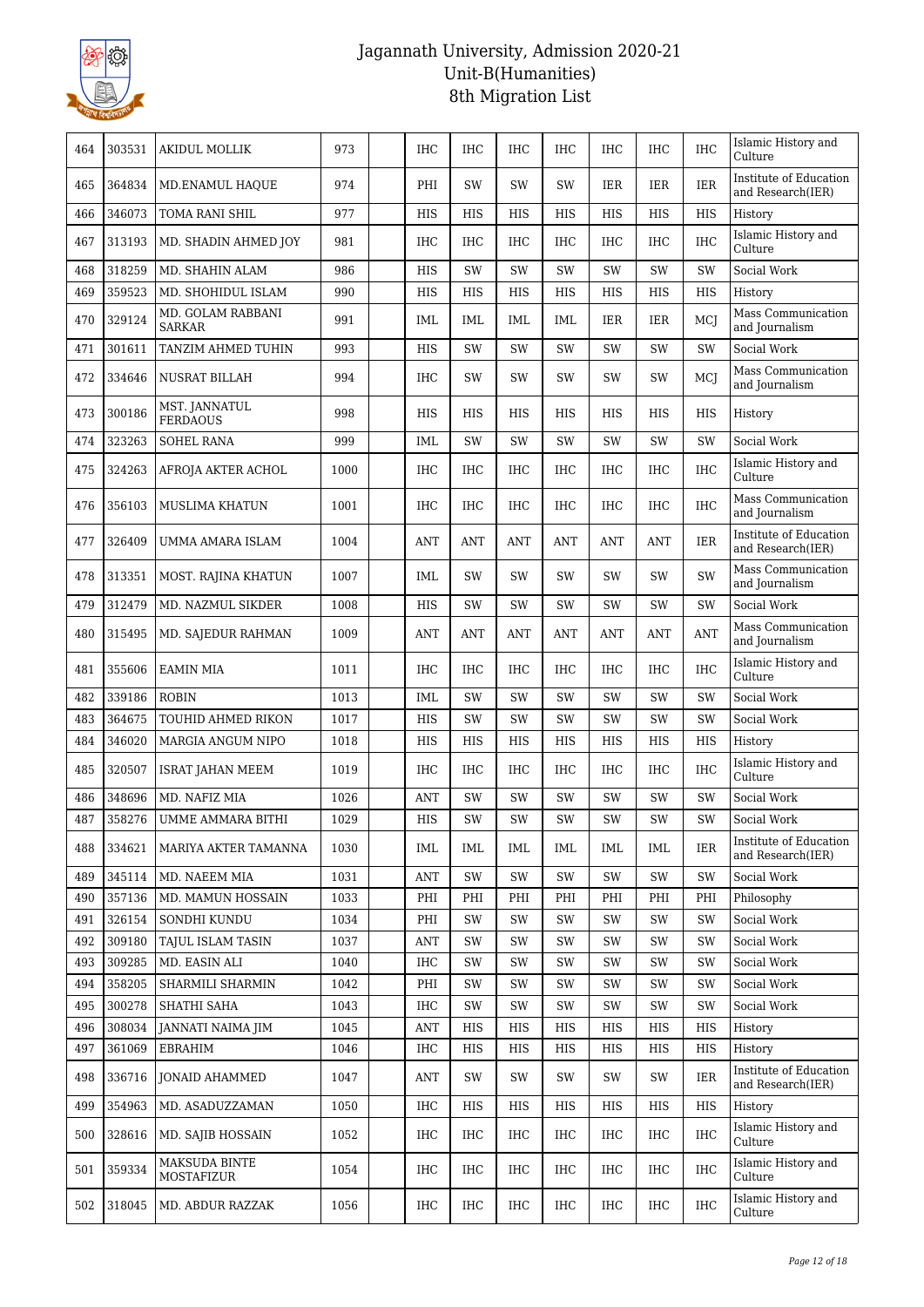

| 503 | 362672 | MD. OMAR ALI LASKER                   | 1057 | IS         | HIS        | HIS        | <b>HIS</b> | <b>HIS</b> | HIS        | <b>HIS</b> | Institute of Education<br>and Research(IER) |
|-----|--------|---------------------------------------|------|------------|------------|------------|------------|------------|------------|------------|---------------------------------------------|
| 504 | 334529 | JAHANARA PARVEEN ZINIA                | 1058 | IHC        | <b>HIS</b> | <b>HIS</b> | <b>HIS</b> | <b>HIS</b> | <b>HIS</b> | <b>HIS</b> | History                                     |
| 505 | 328200 | HALIMA                                | 1059 | PHI        | HIS        | HIS        | HIS        | HIS        | HIS        | HIS        | Institute of Education<br>and Research(IER) |
| 506 | 320603 | SANJIDA BILKIS SIMA                   | 1060 | PHI        | PHI        | PHI        | PHI        | PHI        | PHI        | PHI        | Philosophy                                  |
| 507 | 340303 | MD. MEHEDI HASAN                      | 1061 | PHI        | SW         | SW         | SW         | <b>SW</b>  | SW         | SW         | Social Work                                 |
| 508 | 328708 | MD. MAHMUD HASAN                      | 1063 | <b>IHC</b> | SW         | SW         | SW         | SW         | SW         | SW         | Social Work                                 |
| 509 | 327971 | MOHAMMOD ALI                          | 1064 | IHC        | HIS        | HIS        | HIS        | HIS        | HIS        | HIS        | History                                     |
| 510 | 342847 | <b>JUI RANI BANIK</b>                 | 1069 | <b>ANT</b> | SW         | SW         | SW         | <b>SW</b>  | SW         | SW         | Social Work                                 |
| 511 | 353968 | MD. MEHEDI HASAN<br><b>SIKDAR</b>     | 1070 | <b>IHC</b> | HIS        | HIS        | <b>HIS</b> | HIS        | <b>HIS</b> | HIS        | History                                     |
| 512 | 366629 | SAMANTA ISLAM SETU                    | 1071 | PHI        | PHI        | SW         | SW         | <b>SW</b>  | SW         | SW         | Social Work                                 |
| 513 | 335086 | SHINHA AKTER TUSIN                    | 1075 | <b>ANT</b> | HIS        | SW         | SW         | <b>SW</b>  | SW         | SW         | Social Work                                 |
| 514 | 352676 | ORNIA SULTANA ONTI                    | 1077 | <b>IHC</b> | HIS        | HIS        | HIS        | HIS        | HIS        | HIS        | History                                     |
| 515 | 311567 | MD. MAHBUBUR RAHMAN                   | 1080 | <b>IHC</b> | <b>HIS</b> | SW         | SW         | SW         | SW         | SW         | Social Work                                 |
| 516 | 325995 | <b>SALIMA NABI</b>                    | 1081 | IHC        | IML        | SW         | SW         | SW         | SW         | SW         | Social Work                                 |
| 517 | 328010 | MD. SUZAN RANA                        | 1086 | <b>ANT</b> | HIS        | SW         | SW         | SW         | SW         | SW         | Social Work                                 |
| 518 | 337030 | HOSSAIN AHMMED APU                    | 1088 | PHI        | <b>HIS</b> | <b>HIS</b> | <b>HIS</b> | <b>HIS</b> | <b>HIS</b> | HIS        | History                                     |
| 519 | 356903 | MD. SAKIBUL ISLAM                     | 1090 | PHI        | PHI        | SW         | <b>SW</b>  | SW         | SW         | SW         | Social Work                                 |
| 520 | 320770 | <b>LABONI AKTER</b>                   | 1091 | IS         | HIS        | HIS        | SW         | SW         | SW         | SW         | Social Work                                 |
| 521 | 313824 | MST. ROKSANA AKTHER<br><b>TRISHNA</b> | 1092 | PHI        | HIS        | HIS        | HIS        | <b>HIS</b> | <b>HIS</b> | HIS        | History                                     |
| 522 | 346445 | TUMPA AKTER                           | 1093 | <b>ANT</b> | HIS        | HIS        | SW         | <b>SW</b>  | SW         | SW         | Social Work                                 |
| 523 | 358964 | MST. MORSHEDA KHATUN                  | 1095 | <b>ANT</b> | <b>ANT</b> | <b>ANT</b> | <b>ANT</b> | ANT        | <b>ANT</b> | <b>ANT</b> | Anthropology                                |
| 524 | 320576 | MST. RIMA                             | 1096 | IS         | HIS        | HIS        | SW         | SW         | SW         | SW         | Social Work                                 |
| 525 | 361808 | <b>SETU KHANAM</b>                    | 1098 | IHC        | HIS        | HIS        | HIS        | HIS        | HIS        | HIS        | History                                     |
| 526 | 351060 | MD. EPON HOSSAIN                      | 1100 | IHC        | <b>IHC</b> | <b>IHC</b> | <b>IHC</b> | IHC        | <b>IHC</b> | <b>IHC</b> | Islamic History and<br>Culture              |
| 527 | 327231 | MD. SANOWAR HOSSAIN<br><b>TOPU</b>    | 1101 | <b>ANT</b> | <b>ANT</b> | <b>ANT</b> | <b>ANT</b> | <b>ANT</b> | <b>ANT</b> | ANT        | Anthropology                                |
| 528 | 357371 | MD. ABDUL JABBER                      | 1104 | PHI        | HIS        | HIS        | <b>HIS</b> | HIS        | HIS        | HIS        | History                                     |
| 529 | 328409 | MD. LOTIFUL HOSSAIN                   | 1105 | <b>ANT</b> | <b>IML</b> | <b>IML</b> | SW         | SW         | SW         | SW         | Social Work                                 |
| 530 | 313538 | TOMA RANI ROY                         | 1106 | PHI        | <b>HIS</b> | <b>HIS</b> | <b>HIS</b> | <b>HIS</b> | <b>HIS</b> | HIS        | History                                     |
| 531 | 334262 | KAMRUN NAHAR                          | 1107 | ANT        | ANT        | ANT        | ANT        | ANT        | ANT        | ANT        | Anthropology                                |
| 532 | 334267 | <b>SEMU AKTER ANONNA</b>              | 1111 | ANT        | HIS        | HIS        | HIS        | HIS        | HIS        | HIS        | History                                     |
| 533 | 361234 | MD. SUMON MIA                         | 1112 | IS         | HIS        | HIS        | HIS        | HIS        | HIS        | <b>HIS</b> | History                                     |
| 534 | 366931 | MD. SUNAHAR ALI                       | 1115 | IHC        | HIS        | HIS        | SW         | SW         | SW         | SW         | Social Work                                 |
| 535 | 300223 | MST. IRIN AKTER MIM                   | 1117 | PHI        | HIS        | HIS        | HIS        | HIS        | HIS        | HIS        | History                                     |
| 536 | 337918 | MD. JUBEAR KARIM                      | 1118 | PHI        | IML        | IML        | IML        | IML        | IML        | <b>IML</b> | Institute of Modern<br>Language(IML)        |
| 537 | 335252 | <b>FARJANA AKTER</b>                  | 1120 | IHC        | HIS        | HIS        | SW         | SW         | SW         | SW         | Social Work                                 |
| 538 | 325967 | MST. UMME MABUDA                      | 1123 | PHI        | HIS        | HIS        | SW         | SW         | SW         | SW         | Social Work                                 |
| 539 | 311221 | <b>MUNNI AKTER</b>                    | 1125 | ANT        | ANT        | <b>ANT</b> | SW         | SW         | SW         | SW         | Social Work                                 |
| 540 | 346945 | PRASENJEET DEBNATH                    | 1126 | PHI        | HIS        | HIS        | SW         | SW         | SW         | SW         | Social Work                                 |
| 541 | 352929 | PRIYANKA BISWAS                       | 1128 | PHI        | PHI        | PHI        | PHI        | PHI        | PHI        | PHI        | Philosophy                                  |
| 542 | 334009 | <b>HAPPY AKTER</b>                    | 1129 | PHI        | PHI        | PHI        | PHI        | PHI        | PHI        | PHI        | Philosophy                                  |
| 543 | 309040 | <b>ABU SALEH</b>                      | 1131 | IHC        | IHC        | IHC        | IHC        | IHC        | IHC        | IHC        | Islamic History and<br>Culture              |
| 544 | 308365 | NAZIA NOURIN                          | 1133 | <b>IHC</b> | <b>IHC</b> | IHC        | IHC        | IHC        | <b>IHC</b> | <b>IHC</b> | Islamic History and<br>Culture              |
| 545 | 346855 | <b>MAFIA AKTER</b>                    | 1136 | ANT        | ANT        | ANT        | <b>ANT</b> | ANT        | <b>ANT</b> | ANT        | Anthropology                                |
| 546 | 301116 | <b>SHARMIN AKTER</b>                  | 1137 | PHI        | PHI        | PHI        | PHI        | PHI        | PHI        | PHI        | Philosophy                                  |
|     |        |                                       |      |            |            |            |            |            |            |            |                                             |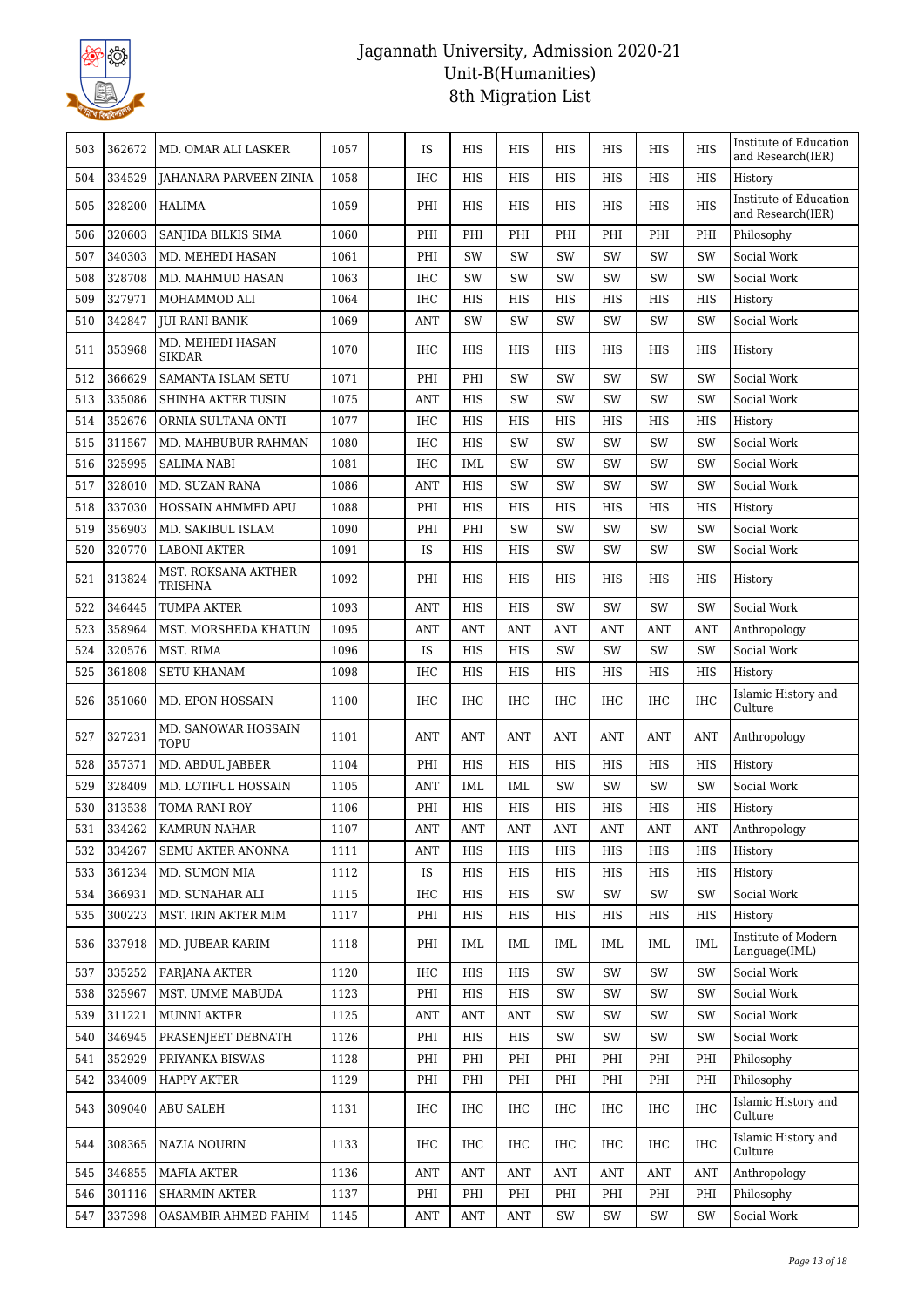

| 548 | 318877 | MD. MILON AHMED                  | 1149 | IHC        | HIS        | HIS        | SW         | SW         | SW         | SW         | Social Work                          |
|-----|--------|----------------------------------|------|------------|------------|------------|------------|------------|------------|------------|--------------------------------------|
| 549 | 345355 | <b>BULBUL AHMED</b>              | 1151 | PHI        | <b>HIS</b> | <b>HIS</b> | <b>HIS</b> | <b>SW</b>  | SW         | SW         | Social Work                          |
| 550 | 355756 | MD. SHAIN MIA                    | 1152 | <b>IHC</b> | HIS        | HIS        | HIS        | HIS        | HIS        | HIS        | History                              |
| 551 | 351299 | MD. SHAHIN ALAM                  | 1161 | <b>ANT</b> | <b>ANT</b> | ANT        | <b>ANT</b> | <b>ANT</b> | <b>ANT</b> | ANT        | Anthropology                         |
| 552 | 345455 | <b>ROJ HOSSAIN</b>               | 1163 | IS         | <b>IHC</b> | HIS        | <b>HIS</b> | HIS        | <b>HIS</b> | <b>HIS</b> | History                              |
| 553 | 334672 | SABIHA KHANDAKAR                 | 1166 | PHI        | PHI        | PHI        | PHI        | SW         | SW         | SW         | Social Work                          |
| 554 | 334657 | <b>RASME AKTER</b>               | 1169 | <b>ANT</b> | <b>ANT</b> | <b>ANT</b> | <b>ANT</b> | SW         | SW         | SW         | Social Work                          |
| 555 | 325756 | AHAMMAD ALI                      | 1172 | PHI        | PHI        | HIS        | HIS        | HIS        | HIS        | HIS        | History                              |
| 556 | 361430 | MD. SOHEL RANA SUJON             | 1173 | PHI        | <b>IHC</b> | <b>HIS</b> | HIS        | SW         | SW         | SW         | Social Work                          |
| 557 | 324407 | NAFIUL AUNGSHU                   | 1175 | <b>ANT</b> | <b>ANT</b> | ANT        | <b>ANT</b> | SW         | SW         | SW         | Social Work                          |
| 558 | 331056 | <b>RIMA AKTER</b>                | 1179 | IS         | PHI        | PHI        | PHI        | PHI        | SW         | SW         | Social Work                          |
| 559 | 353363 | MD. SHAHARIAR EMON               | 1182 | IS         | PHI        | PHI        | PHI        | PHI        | PHI        | PHI        | Philosophy                           |
| 560 | 334152 | AFSANA AKTHER                    | 1184 | <b>ANT</b> | <b>ANT</b> | HIS        | HIS        | HIS        | <b>HIS</b> | SW         | Social Work                          |
| 561 | 301537 | SHAKIL HOSSAIN                   | 1185 | IS         | PHI        | PHI        | PHI        | PHI        | PHI        | PHI        | Philosophy                           |
| 562 | 345972 | ZARIN NUDAR                      | 1186 | IS         | <b>IHC</b> | <b>HIS</b> | <b>HIS</b> | HIS        | HIS        | SW         | Social Work                          |
| 563 | 311928 | <b>SHORIF HOSEN</b>              | 1187 | <b>ANT</b> | <b>ANT</b> | <b>ANT</b> | HIS        | HIS        | HIS        | HIS        | History                              |
| 564 | 358437 | <b>SUMI AKTER</b>                | 1190 | <b>ANT</b> | <b>ANT</b> | <b>ANT</b> | HIS        | <b>HIS</b> | <b>HIS</b> | SW         | Social Work                          |
| 565 | 331116 | <b>AFRINA ANWAR</b>              | 1192 | ANT        | PHI        | PHI        | PHI        | PHI        | PHI        | PHI        | Social Work                          |
| 566 | 334400 | <b>SUMYA AKHTER SUME</b>         | 1193 | IS         | IS         | IS         | IS         | IS         | IS         | IS         | <b>Islamic Studies</b>               |
| 567 | 349186 | JANNATUL NAIM NISHAD             | 1194 | IS         | IHC        | <b>IHC</b> | HIS        | HIS        | <b>HIS</b> | HIS        | History                              |
| 568 | 337193 | <b>MUNJUR HASAN</b>              | 1198 | IS         | <b>IHC</b> | $\rm IHC$  | <b>HIS</b> | <b>HIS</b> | <b>HIS</b> | <b>HIS</b> | Social Work                          |
| 569 | 334361 | FAHMIDA AFZAL PROVA              | 1201 | IS         | IS         | IS         | HIS        | HIS        | HIS        | HIS        | History                              |
| 570 | 315791 | TONAY CHANDRA ROY                | 1205 | IS         | <b>ANT</b> | ANT        | HIS        | HIS        | HIS        | HIS        | History                              |
| 571 | 329091 | MD. MAMUN MONDOL                 | 1206 | IS         | <b>IHC</b> | <b>IHC</b> | IHC        | <b>IHC</b> | <b>IHC</b> | <b>IHC</b> | Islamic History and<br>Culture       |
| 572 | 300980 | MAHJUBA TANIZ                    | 1208 | IS         | IS         | IS         | HIS        | HIS        | <b>HIS</b> | HIS        | Social Work                          |
| 573 | 338378 | MD. ABDULLAH AL-<br><b>MAMUN</b> | 1211 | IS         | <b>IHC</b> | IHC        | HIS        | HIS        | <b>HIS</b> | HIS        | History                              |
| 574 | 323296 | <b>AL-NOMAN</b>                  | 1214 | IS         | <b>IHC</b> | IHC        | IHC        | <b>IHC</b> | <b>IHC</b> | <b>IHC</b> | Social Work                          |
| 575 | 334894 | <b>SALMA RAHMAN MAHIM</b>        | 1216 | IS         | PHI        | PHI        | PHI        | PHI        | PHI        | PHI        | Philosophy                           |
| 576 | 303343 | MD. RIADUS SALEHIN RIAD          | 1217 | IS         | PHI        | PHI        | HIS        | HIS        | HIS        | HIS        | Social Work                          |
| 577 | 334846 | HUMAYRA EBNATH SUPTE             | 1223 | IS         | PHI        | PHI        | PHI        | PHI        | PHI        | PHI        | Philosophy                           |
| 578 |        | 350405 OBAIDUL ISLAM             | 1224 | IS         | <b>IHC</b> | $\rm IHC$  | $\rm IHC$  | $\rm IHC$  | <b>IHC</b> | <b>IHC</b> | Islamic History and<br>Culture       |
| 579 | 345706 | AFIA SULTANA AKA                 | 1226 | IS         | IHC        | <b>IHC</b> | IHC        | <b>IHC</b> | <b>IHC</b> | <b>IHC</b> | Islamic History and<br>Culture       |
| 580 | 327375 | MD. DURUL HODA                   | 1227 | IS         | IHC        | IHC        | IHC        | IHC        | IHC        | <b>IHC</b> | Islamic History and<br>Culture       |
| 581 | 346260 | HOMIRA KHANOM KRIPA              | 1228 | IS         | IML        | IML        | IML        | IML        | IML        | IML        | Institute of Modern<br>Language(IML) |
| 582 | 312230 | MD. AKHER AUWAL                  | 1229 | <b>IS</b>  | PHI        | PHI        | PHI        | PHI        | PHI        | PHI        | Philosophy                           |
| 583 | 333992 | <b>ISRAT JAHAN OISHI</b>         | 1230 | IS         | <b>ANT</b> | ANT        | HIS        | HIS        | HIS        | HIS        | History                              |
| 584 | 334069 | RUBINA AKTER                     | 1232 | IS         | IHC        | IHC        | IHC        | IHC        | IHC        | IHC        | Islamic History and<br>Culture       |
| 585 | 335956 | <b>ABDUR RAHMAN</b>              | 1233 | IS         | IHC        | IHC        | HIS        | HIS        | HIS        | HIS        | History                              |
| 586 | 301542 | MST. SUMAIYA KHATUN              | 1234 | <b>IS</b>  | IHC        | IHC        | IHC        | IHC        | IHC        | <b>IHC</b> | Islamic History and<br>Culture       |
| 587 | 352112 | NAIMUL HOSEN                     | 1235 | <b>IS</b>  | <b>IHC</b> | IHC        | HIS        | HIS        | HIS        | HIS        | History                              |
| 588 | 338365 | MD. ASLAM                        | 1236 | IS         | PHI        | PHI        | PHI        | PHI        | PHI        | PHI        | Philosophy                           |
| 589 | 312927 | MD. ABU HURAYRA                  | 1240 |            | PHI        | PHI        | HIS        | HIS        | HIS        | HIS        | History                              |
| 590 | 345935 | MOHONA RAHMAN                    | 1241 |            | IHC        | IHC        | IHC        | IHC        | IHC        | IHC        | Islamic History and<br>Culture       |
| 591 | 359146 | MUNTAHA AKTAR MITHILA            | 1242 |            | PHI        | PHI        | HIS        | HIS        | HIS        | HIS        | History                              |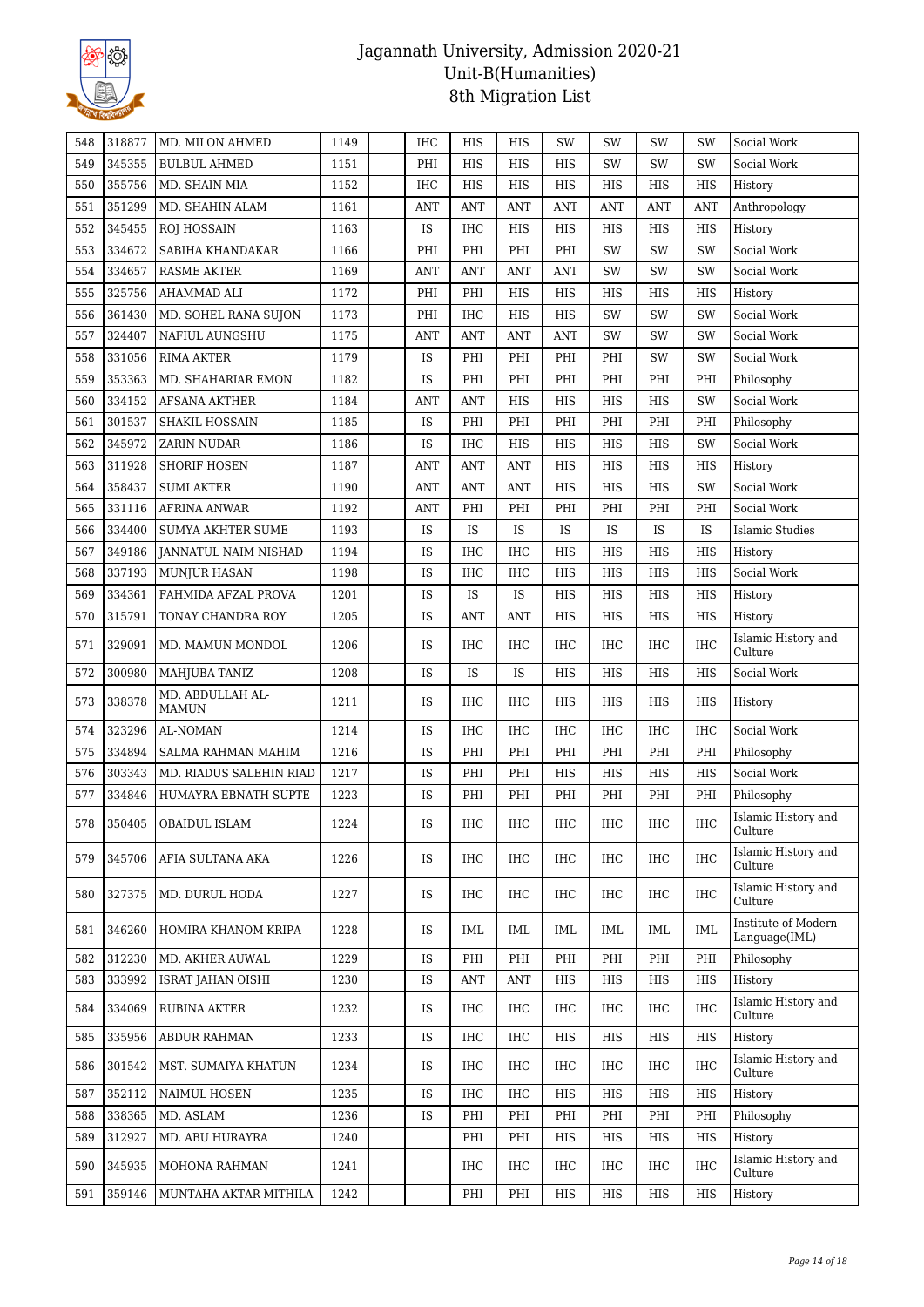

| 592 | 322147 | <b>MAIMUNA AKTAR</b>                 | 1245 | <b>IHC</b> | IHC        | IHC        | IHC        | <b>IHC</b> | <b>IHC</b> | Islamic History and<br>Culture       |
|-----|--------|--------------------------------------|------|------------|------------|------------|------------|------------|------------|--------------------------------------|
| 593 | 329444 | ABDULLAH AL MAMUN                    | 1246 | <b>IHC</b> | <b>IHC</b> | <b>HIS</b> | HIS        | <b>HIS</b> | HIS        | History                              |
| 594 | 335239 | RUBIYAT ISLAM MOON                   | 1247 | PHI        | PHI        | PHI        | PHI        | PHI        | PHI        | Philosophy                           |
| 595 | 341782 | <b>HALIMA AKTER</b>                  | 1248 | <b>IHC</b> | <b>IHC</b> | <b>HIS</b> | <b>HIS</b> | <b>HIS</b> | HIS        | History                              |
| 596 | 300659 | MST. ZOBAYDA KHANOM<br><b>SHAMMI</b> | 1249 | IS         | IS         | IS         | IS         | IS         | IS         | Islamic Studies                      |
| 597 | 302370 | <b>MD. ROKY HOSSAIN</b>              | 1252 | <b>IHC</b> | <b>IHC</b> | <b>HIS</b> | <b>HIS</b> | <b>HIS</b> | HIS        | History                              |
| 598 | 359297 | <b>AYSHA SIDDIKA</b>                 | 1255 | <b>IHC</b> | <b>IHC</b> | <b>HIS</b> | <b>HIS</b> | HIS        | HIS        | History                              |
| 599 | 331451 | <b>FAHMIDA AKTER</b>                 | 1256 | PHI        | PHI        | PHI        | PHI        | PHI        | PHI        | Philosophy                           |
| 600 | 300906 | <b>HRIDITA SULTANA</b>               | 1257 | PHI        | PHI        | PHI        | PHI        | PHI        | PHI        | Philosophy                           |
| 601 | 337036 | SHEIKH MAHIR MAHBUB                  | 1258 | <b>ANT</b> | <b>ANT</b> | ANT        | <b>ANT</b> | <b>ANT</b> | ANT        | Anthropology                         |
| 602 | 354138 | RAFAYAT ALAM SAJID                   | 1259 | IML        | <b>IML</b> | IML        | IML        | <b>IML</b> | <b>IML</b> | Institute of Modern<br>Language(IML) |
| 603 | 331138 | <b>TASKIA KHAN</b>                   | 1260 | <b>IHC</b> | <b>IHC</b> | <b>HIS</b> | <b>HIS</b> | <b>HIS</b> | <b>HIS</b> | History                              |
| 604 | 303062 | MD. ARIFUL ISLAM                     | 1261 | PHI        | PHI        | PHI        | PHI        | PHI        | PHI        | Philosophy                           |
| 605 | 343857 | RIDOY HOSSAIN BHUIYAN                | 1263 | <b>ANT</b> | <b>ANT</b> | ANT        | <b>ANT</b> | <b>ANT</b> | ANT        | Anthropology                         |
| 606 | 334249 | RABEYA AKTER RIA                     | 1267 | <b>IHC</b> | <b>IHC</b> | IHC        | IHC        | <b>IHC</b> | <b>IHC</b> | Islamic History and<br>Culture       |
| 607 | 334151 | TAHMIDA AKTER RITU                   | 1273 | PHI        | PHI        | PHI        | PHI        | PHI        | PHI        | Philosophy                           |
| 608 | 343140 | NAHID IQUBAL CHOUDURY                | 1274 | PHI        | PHI        | <b>HIS</b> | <b>HIS</b> | <b>HIS</b> | <b>HIS</b> | History                              |
| 609 | 326112 | ANANNA KUNDU                         | 1275 | <b>ANT</b> | <b>ANT</b> | <b>ANT</b> | <b>ANT</b> | <b>ANT</b> | <b>ANT</b> | Anthropology                         |
| 610 | 300377 | <b>ROKSANA</b>                       | 1278 | <b>IHC</b> | <b>IHC</b> | <b>HIS</b> | <b>HIS</b> | <b>HIS</b> | HIS        | History                              |
| 611 | 334858 | YEASMIN MAHMUD                       | 1281 | IS         | IS         | IS         | IS         | IS         | IS         | <b>Islamic Studies</b>               |
| 612 | 300289 | <b>SANJIDA AKTER</b>                 | 1287 | <b>IHC</b> | <b>IHC</b> | <b>HIS</b> | HIS        | <b>HIS</b> | HIS        | History                              |
| 613 | 334455 | <b>SINTHIA</b>                       | 1291 | PHI        | PHI        | PHI        | PHI        | PHI        | PHI        | Philosophy                           |
| 614 | 311438 | TAMANNA AKTER                        | 1293 | <b>ANT</b> | <b>ANT</b> | <b>ANT</b> | <b>ANT</b> | <b>ANT</b> | ANT        | Anthropology                         |
| 615 | 334623 | ZERINA JANNAT                        | 1294 | <b>ANT</b> | <b>ANT</b> | <b>ANT</b> | <b>ANT</b> | <b>ANT</b> | <b>ANT</b> | Anthropology                         |
| 616 | 361153 | <b>INDROJIT BARMAN</b>               | 1295 | PHI        | PHI        | <b>HIS</b> | <b>HIS</b> | <b>HIS</b> | HIS        | History                              |
| 617 | 345987 | ROKSANA AKTER                        | 1296 | <b>IHC</b> | <b>IHC</b> | IHC        | HIS        | HIS        | HIS        | History                              |
| 618 | 336269 | <b>SUPROVA AFRIN MITHI</b>           | 1297 | PHI        | <b>IHC</b> | IHC        | IHC        | <b>IHC</b> | <b>IHC</b> | Islamic History and<br>Culture       |
| 619 | 306495 | <b>KAMRUN NAHAR</b>                  | 1298 | IS         | <b>IML</b> | <b>IML</b> | <b>IML</b> | <b>IML</b> | <b>IML</b> | Institute of Modern<br>Language(IML) |
| 620 | 352836 | MARZANA                              | 1299 | ANT        | ANT        | ANT        | HIS        | HIS        | HIS        | History                              |
| 621 | 335323 | <b>SUMAIYA AKTER</b>                 | 1300 | IS         | <b>IHC</b> | IHC        | HIS        | HIS        | HIS        | History                              |
| 622 | 345901 | <b>JANNATUL FERDOUSY</b><br>POLY     | 1301 | IS         | <b>IHC</b> | IHC        | IHC        | <b>IHC</b> | <b>IHC</b> | Islamic History and<br>Culture       |
| 623 | 302141 | MD. KUTUB UDDIN                      | 1306 | PHI        | <b>IHC</b> | IHC        | HIS        | <b>HIS</b> | HIS        | History                              |
| 624 | 300175 | TOMA AKTER LIZA                      | 1311 | ANT        | IML        | IML        | IML        | IML        | <b>IML</b> | Institute of Modern<br>Language(IML) |
| 625 | 316464 | MD. ABU RAYHAN AL<br>BIRUNI          | 1316 | PHI        | <b>IHC</b> | IHC        | HIS        | HIS        | HIS        | History                              |
| 626 | 300528 | SADIA AFRIN JIME                     | 1318 | PHI        | PHI        | PHI        | PHI        | PHI        | PHI        | Philosophy                           |
| 627 | 357964 | MOST. HANUFA BIBY                    | 1327 | PHI        | PHI        | PHI        | PHI        | PHI        | PHI        | Philosophy                           |
| 628 | 356364 | MST. MARZYA ANAM HEYA                | 1332 | PHI        | IHC        | IHC        | IHC        | <b>IHC</b> | <b>IHC</b> | Islamic History and<br>Culture       |
| 629 | 358038 | MOST. SADIA AKTER                    | 1333 | PHI        | PHI        | PHI        | HIS        | HIS        | HIS        | History                              |
| 630 | 364709 | <b>ABU ANSAR</b>                     | 1334 | PHI        | IHC        | IHC        | HIS        | HIS        | HIS        | History                              |
| 631 | 311425 | TASMIA                               | 1339 | ANT        | IHC        | IHC        | IHC        | <b>IHC</b> | IHC        | Islamic History and<br>Culture       |
| 632 | 346003 | ZANNATUL NAIMA                       | 1343 | ANT        | PHI        | PHI        | HIS        | HIS        | HIS        | History                              |
| 633 | 332887 | MD. SAIFUR RAHMAN<br><b>SHIHAB</b>   | 1350 | ANT        | IHC        | IHC        | HIS        | HIS        | HIS        | History                              |
| 634 | 358503 | CHANDRIKA ROY                        | 1354 | <b>ANT</b> | <b>ANT</b> | <b>ANT</b> | <b>ANT</b> | <b>ANT</b> | HIS        | History                              |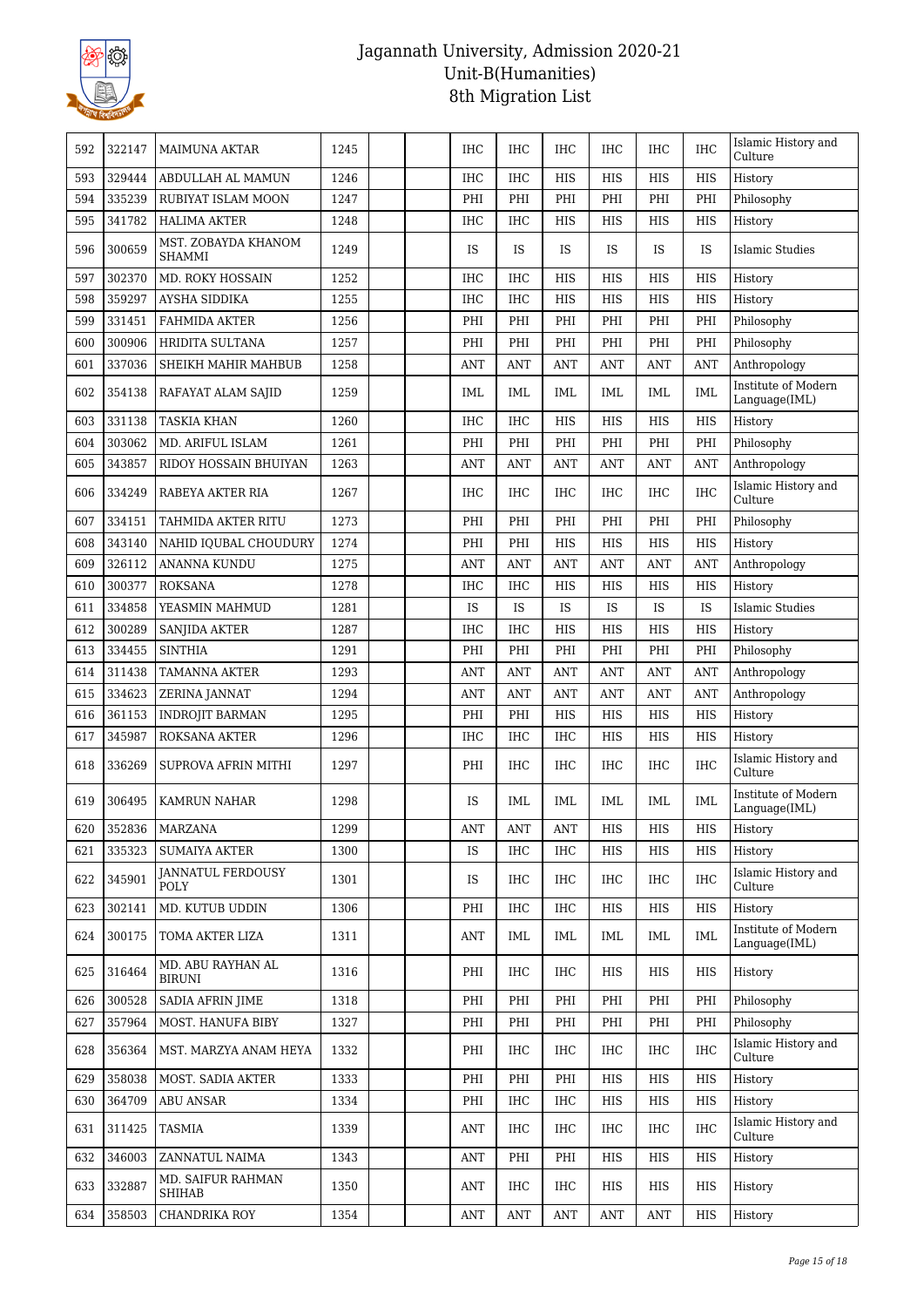

| 635 | 321873 | <b>MD. ATIKUR RAHMAN</b>                   | 1355 | <b>IS</b>  | <b>IHC</b>     | <b>IHC</b>        | <b>IHC</b> | <b>IHC</b> | <b>IHC</b> | Islamic History and<br>Culture       |
|-----|--------|--------------------------------------------|------|------------|----------------|-------------------|------------|------------|------------|--------------------------------------|
| 636 | 343266 | <b>SURAIYA HOOUE</b>                       | 1356 | <b>IS</b>  | PHI            | PHI               | PHI        | PHI        | HIS        | History                              |
| 637 | 336123 | NAFISA IQBAL AURPA                         | 1358 | IS         | <b>IHC</b>     | <b>IHC</b>        | <b>IHC</b> | <b>IHC</b> | <b>IHC</b> | Islamic History and<br>Culture       |
| 638 | 334180 | MEHERUNNESA PRIYA                          | 1361 | <b>ANT</b> | <b>ANT</b>     | <b>ANT</b>        | <b>ANT</b> | <b>ANT</b> | <b>ANT</b> | Anthropology                         |
| 639 | 346599 | <b>JARIN TASNIM PRAPTI</b>                 | 1362 | IS         | <b>IHC</b>     | <b>IHC</b>        | <b>IHC</b> | <b>IHC</b> | HIS        | History                              |
| 640 | 360263 | MD. FUAD HASAN                             | 1368 | IS         | IS             | <b>IS</b>         | <b>IS</b>  | <b>IS</b>  | <b>IS</b>  | <b>Islamic Studies</b>               |
| 641 | 313308 | SHABOTI ISLAM                              | 1375 | IS         | PHI            | PHI               | PHI        | PHI        | HIS        | History                              |
| 642 | 333978 | RAIHANA ISLAM RUPA                         | 1376 | IS         | IML            | IML               | IML        | <b>IML</b> | IML        | Institute of Modern<br>Language(IML) |
| 643 | 323744 | <b>TAZNIN RAHMAN</b>                       | 1381 | IS         | <b>IHC</b>     | <b>IHC</b>        | <b>IHC</b> | <b>IHC</b> | HIS        | History                              |
| 644 | 331018 | <b>SADIA AFROZ</b>                         | 1383 | IS         | <b>IHC</b>     | IHC               | <b>IHC</b> | <b>IHC</b> | <b>IHC</b> | Islamic History and<br>Culture       |
| 645 | 357058 | MD. HRIDAY ALI                             | 1391 | IS         | <b>ANT</b>     | <b>ANT</b>        | <b>ANT</b> | <b>ANT</b> | <b>HIS</b> | History                              |
| 646 | 364335 | RABEYA SULTANA HIMI                        | 1409 |            | IS             | IHC               | <b>IHC</b> | <b>IHC</b> | <b>IHC</b> | Islamic History and<br>Culture       |
| 647 | 359475 | SADEA AHMED SHILA                          | 1412 |            | IS             | <b>IHC</b>        | <b>IHC</b> | <b>IHC</b> | <b>IHC</b> | History                              |
| 648 | 362304 | <b>BIPLOB KUMAR PAUL</b>                   | 1414 |            | PHI            | PHI               | PHI        | PHI        | PHI        | History                              |
| 649 | 339855 | <b>HABIBUL BASHAR SUMON</b>                | 1418 |            | ANT            | <b>ANT</b>        | <b>ANT</b> | <b>ANT</b> | <b>ANT</b> | Anthropology                         |
| 650 | 346882 | PAPIA AKTER                                | 1419 |            | IS             | IS                | IS         | IS         | IS         | Islamic Studies                      |
| 651 | 348330 | MD. RAZAUL HAQUE RISAD                     | 1420 |            | PHI            | IHC               | <b>IHC</b> | <b>IHC</b> | <b>IHC</b> | Islamic History and<br>Culture       |
| 652 | 365331 | MD. ABDULLA AL MAMUN                       | 1422 |            | IS             | IS                | IS         | IS         | IS         | <b>Islamic Studies</b>               |
| 653 | 362778 | <b>MAJED MREDHA</b>                        | 1423 |            | IS             | IS                | IS         | IS         | IS         | History                              |
| 654 | 331276 | MD. NAYEEM ISLAM                           | 1424 |            | PHI            | <b>IHC</b>        | <b>IHC</b> | IHC        | <b>IHC</b> | History                              |
| 655 | 337463 | FAHMIDA JAHAN ANIKA                        | 1431 |            | <b>ANT</b>     | <b>ANT</b>        | <b>ANT</b> | <b>ANT</b> | <b>ANT</b> | Anthropology                         |
| 656 | 346044 | ROKSANA AKTER                              | 1434 |            | PHI            | PHI               | PHI        | PHI        | PHI        | History                              |
| 657 | 318843 | MD. AZIZUL HAKIM                           | 1447 |            | PHI            | <b>IHC</b>        | <b>IHC</b> | <b>IHC</b> | <b>IHC</b> | History                              |
| 658 | 337309 | UPASHI TANCHANGYA                          | 1449 |            | <b>ANT</b>     | <b>ANT</b>        | <b>ANT</b> | <b>ANT</b> | <b>ANT</b> | Anthropology                         |
| 659 | 339950 | <b>IMRAN HOSSEN IMON</b>                   | 1456 |            | PHI            | PHI               | PHI        | PHI        | PHI        | Philosophy                           |
| 660 | 337048 | <b>NASIR UDDIN MIA</b>                     | 1462 |            | IS             | IS                | IS         | IS         | IS         | <b>Islamic Studies</b>               |
| 661 | 346275 | MST. LUTFUNNAHAR RIMI                      | 1466 |            | IS             | IHC               | IHC        | <b>IHC</b> | IHC        | Islamic History and<br>Culture       |
| 662 | 338300 | ZIHADUL KARIM                              | 1472 |            | $\mathbf{ANT}$ | $_{\mathrm{IHC}}$ | $\rm IHC$  | $\rm IHC$  | $\rm IHC$  | Islamic History and<br>Culture       |
| 663 | 320326 | NAFISA NAHAR LIMA                          | 1474 |            | PHI            | PHI               | PHI        | PHI        | PHI        | Philosophy                           |
| 664 | 324771 | <b>REDOY BABU</b>                          | 1480 |            | <b>ANT</b>     | PHI               | PHI        | PHI        | PHI        | Philosophy                           |
| 665 | 361696 | DISHA BAIRAGI                              | 1486 |            | ANT            | IML               | IML        | IML        | IML        | Institute of Modern<br>Language(IML) |
| 666 | 325589 | MD. NASIM HOSSAN                           | 1490 |            | IS             | IHC               | IHC        | IHC        | IHC        | Islamic History and<br>Culture       |
| 667 | 331654 | <b>SUMAIYA AKTER</b>                       | 1491 |            | IS             | IML               | IML        | IML        | IML        | Institute of Modern<br>Language(IML) |
| 668 | 327715 | MD. SHAWON HASNAT                          | 1493 |            | IS             | IHC               | IHC        | IHC        | <b>IHC</b> | Islamic History and<br>Culture       |
| 669 | 334301 | NISHU AKHTER                               | 1496 |            | ANT            | <b>ANT</b>        | ANT        | <b>ANT</b> | <b>ANT</b> | Anthropology                         |
| 670 | 354201 | SHAJID HASSAN                              | 1500 |            | IS             | IHC               | <b>IHC</b> | IHC        | IHC        | Islamic History and<br>Culture       |
| 671 | 337456 | MD. YEAMIN                                 | 1505 |            | IS             | IHC               | <b>IHC</b> | IHC        | <b>IHC</b> | Islamic History and<br>Culture       |
| 672 | 361352 | MD. RAFIUL AHSAN                           | 1511 |            | IS             | IHC               | <b>IHC</b> | IHC        | IHC        | Islamic History and<br>Culture       |
| 673 | 308085 | SAHELI SHEELA                              | 1514 |            | IS             | PHI               | PHI        | PHI        | PHI        | Philosophy                           |
| 674 | 311028 | <b>JANNATUL FARDOUSE</b><br><b>MOUNOTA</b> | 1518 |            |                | <b>ANT</b>        | ANT        | ANT        | <b>ANT</b> | Anthropology                         |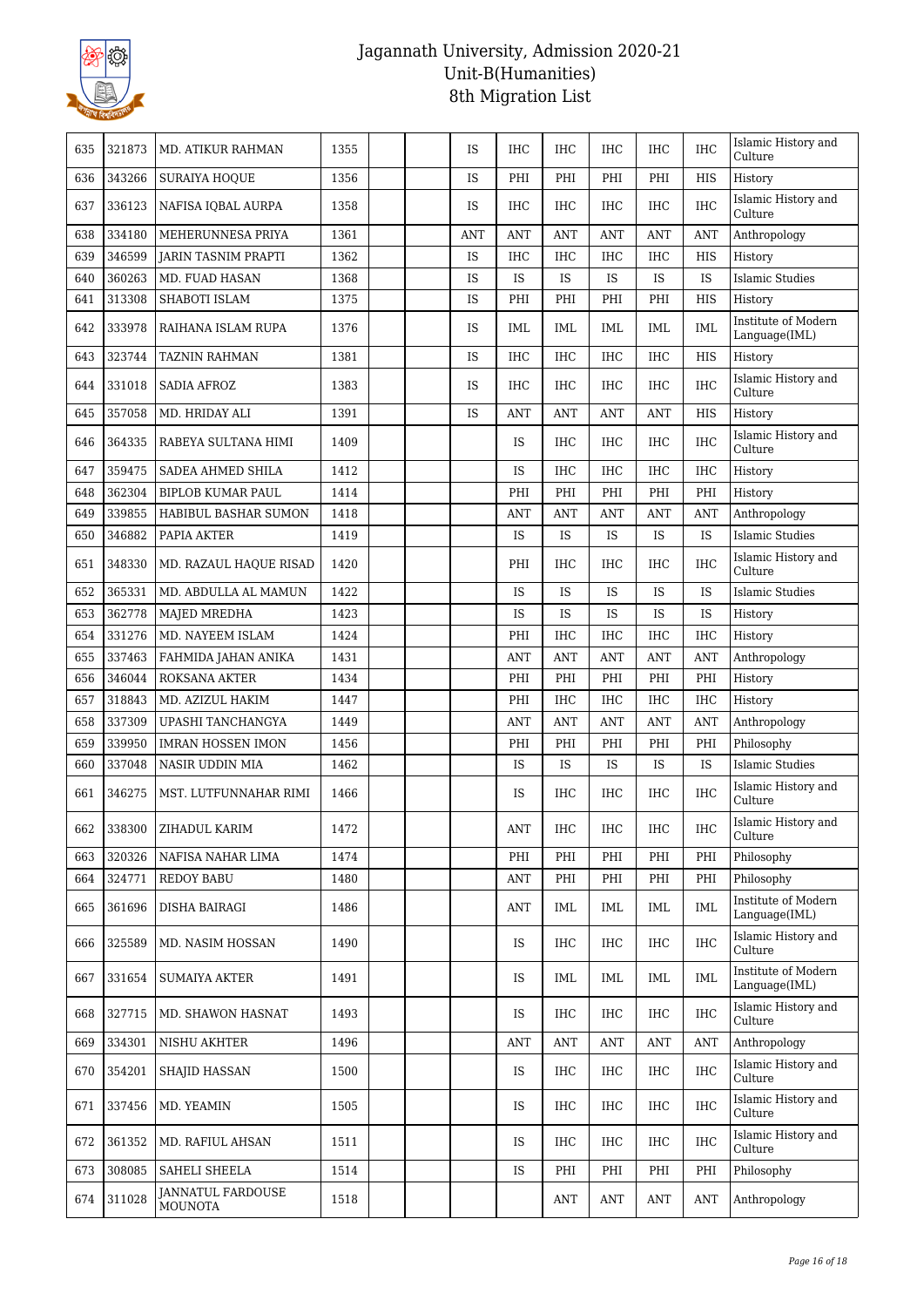

| 675 | 349019 | MAHMUDUL HASAN                    | 1521 |  | <b>IHC</b> | <b>IHC</b> | IHC        | <b>IHC</b> | Islamic History and<br>Culture       |
|-----|--------|-----------------------------------|------|--|------------|------------|------------|------------|--------------------------------------|
| 676 | 314996 | MD. IBRAHIM KHALIL                | 1525 |  | <b>IHC</b> | <b>IHC</b> | <b>IHC</b> | <b>IHC</b> | Islamic History and<br>Culture       |
| 677 | 327186 | MD. NAHID HASAN                   | 1532 |  | IHC        | <b>IHC</b> | <b>IHC</b> | <b>IHC</b> | Islamic History and<br>Culture       |
| 678 | 348200 | MD AFZAL SHARIF                   | 1542 |  | IHC        | IHC        | IHC        | <b>IHC</b> | Islamic History and<br>Culture       |
| 679 | 327358 | MST. FAHMIDA KHANUM               | 1557 |  | <b>ANT</b> | <b>IHC</b> | <b>IHC</b> | IHC        | Islamic History and<br>Culture       |
| 680 | 302355 | MD. RASEL AHMED ASIF              | 1562 |  | PHI        | PHI        | PHI        | PHI        | Philosophy                           |
| 681 | 300107 | SUKLA PAUL SATHI                  | 1569 |  | PHI        | PHI        | PHI        | PHI        | Philosophy                           |
| 682 | 367107 | MD. MANIK MIA                     | 1572 |  | <b>IML</b> | IML        | IML        | <b>IML</b> | Institute of Modern<br>Language(IML) |
| 683 | 342336 | FATEMA TUJ JOHORA JUTY            | 1573 |  | <b>IML</b> | IML        | IML        | <b>IML</b> | Institute of Modern<br>Language(IML) |
| 684 | 301610 | <b>TASKIA KHATUN</b>              | 1575 |  | IS         | <b>IHC</b> | <b>IHC</b> | <b>IHC</b> | Islamic History and<br>Culture       |
| 685 | 361432 | MD. ABRAR ARABI ISLAM             | 1576 |  | PHI        | PHI        | PHI        | PHI        | Philosophy                           |
| 686 | 327271 | MD. JOSIM UDDIN                   | 1578 |  | ANT        | <b>IHC</b> | <b>IHC</b> | <b>IHC</b> | Islamic History and<br>Culture       |
| 687 | 348084 | <b>AHSANUL HAQUE</b>              | 1588 |  | PHI        | PHI        | PHI        | PHI        | Philosophy                           |
| 688 | 300925 | <b>ARIFA KHAN</b>                 | 1592 |  | <b>IS</b>  | <b>IHC</b> | <b>IHC</b> | <b>IHC</b> | Islamic History and<br>Culture       |
| 689 | 319553 | MD. SHIPON MIA                    | 1595 |  | IML        | IHC        | <b>IHC</b> | <b>IHC</b> | Islamic History and<br>Culture       |
| 690 | 333616 | <b>MASUM BILLAH</b>               | 1597 |  | IS         | IS         | IS         | IS         | <b>Islamic Studies</b>               |
| 691 | 352884 | REHENA KHATUN                     | 1608 |  | <b>IS</b>  | PHI        | PHI        | PHI        | Philosophy                           |
| 692 | 346594 | MAHMUDA AKTER KOLY                | 1611 |  | <b>ANT</b> | <b>IHC</b> | <b>IHC</b> | <b>IHC</b> | Islamic History and<br>Culture       |
| 693 | 353879 | MD PARVAS RANA PRANTO             | 1613 |  | <b>ANT</b> | PHI        | PHI        | PHI        | Philosophy                           |
| 694 | 331491 | TAMIM RAHMAN TONOY                | 1623 |  | <b>IS</b>  | <b>IHC</b> | <b>IHC</b> | <b>IHC</b> | Islamic History and<br>Culture       |
| 695 | 316776 | MD. HASAN ALI                     | 1627 |  | IS         | PHI        | PHI        | PHI        | Philosophy                           |
| 696 | 337058 | MIR JAHID HASAN SHAFI             | 1631 |  | IS         | PHI        | PHI        | PHI        | Philosophy                           |
| 697 | 311558 | MD. ANISUR RAHMAN                 | 1633 |  | IS         | <b>ANT</b> | <b>ANT</b> | <b>ANT</b> | Anthropology                         |
| 698 | 345723 | FABIHA ANBAR FLORA                | 1640 |  | IS         | <b>ANT</b> | ANT        | <b>ANT</b> | Anthropology                         |
| 699 | 318932 | MD. MAHEDI HASSAN<br><b>MAMUN</b> | 1641 |  | IS         | PHI        | PHI        | PHI        | Philosophy                           |
| 700 | 324763 | MOHAMMAD MASUM<br>BILLAH          | 1651 |  |            | <b>IHC</b> | <b>IHC</b> | <b>IHC</b> | Islamic History and<br>Culture       |
| 701 | 339459 | <b>RAKIB HOSSEN</b>               | 1655 |  |            | IML        | IML        | IML        | Institute of Modern<br>Language(IML) |
| 702 | 349439 | ASIF MIA                          | 1665 |  |            | PHI        | PHI        | PHI        | Philosophy                           |
| 703 | 334330 | FARJANA AKTER RANI                | 1666 |  |            | PHI        | <b>IHC</b> | <b>IHC</b> | Islamic History and<br>Culture       |
| 704 | 367016 | SHAKIL MIYA                       | 1669 |  |            | <b>ANT</b> | <b>ANT</b> | <b>ANT</b> | Anthropology                         |
| 705 |        |                                   |      |  |            |            |            |            |                                      |
|     | 337614 | <b>AFJAL HUSEN</b>                | 1670 |  |            | IS         | <b>IS</b>  | <b>IS</b>  | <b>Islamic Studies</b>               |
| 706 | 337128 | MD. SAMRAT KHANDOKAR              | 1674 |  |            | PHI        | PHI        | PHI        | Philosophy                           |
| 707 | 348088 | ARIFUL ISLAM                      | 1675 |  |            | IS         | IS         | IS         | <b>Islamic Studies</b>               |
| 708 | 325132 | ROKIB UDDIN JOY                   | 1681 |  |            | PHI        | PHI        | PHI        | Philosophy                           |
| 709 | 334207 | <b>NUSRAT JAHAN</b>               | 1685 |  |            | ANT        | ANT        | <b>ANT</b> | Anthropology                         |
| 710 | 345953 | RAINA MASNUN RAISA                | 1687 |  |            | PHI        | PHI        | PHI        | Philosophy                           |
| 711 | 361366 | MD. LAICH MIA                     | 1713 |  |            | IS         | <b>IS</b>  | IS         | <b>Islamic Studies</b>               |
| 712 | 364191 | AYESHA SHIDDIQUA                  | 1716 |  |            | <b>ANT</b> | IHC        | <b>IHC</b> | Islamic History and<br>Culture       |